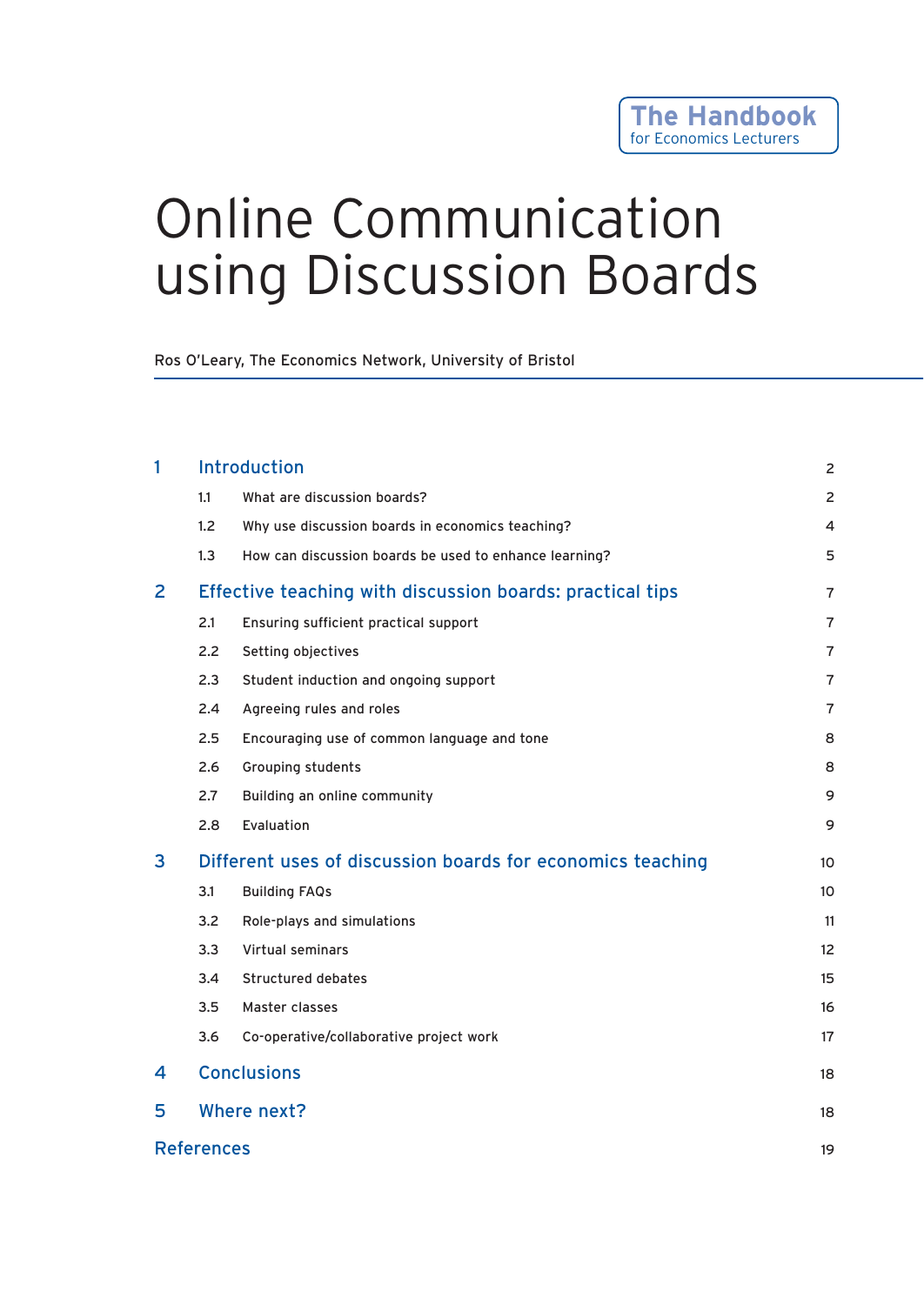## 1 Introduction

This chapter introduces online communications focusing on *text-based computer communication*, such as discussion and bulletin boards. Such online communication is sometimes referred to as *computer mediated communication* (CMC).

Some of the advantages (and disadvantages) of using discussion boards as a tool for teaching are discussed, as well as some approaches to effective economics teaching using this technology. The chapter also draws on and presents some current theory and practice in this area, gives practical advice about using discussion boards effectively and provides examples of activities, using case studies as illustrations.

### **1.1 What are discussion boards?**

Discussion or bulletin boards are commonly provided in Virtual Learning Environments (VLEs) such as Blackboard and WebCT. They provide the facility for students and tutors to hold discussions and contact each other in groups.

They allow *students* to:

- contact tutors on an individual basis;
- collaborate on and share tasks, including the exchange of files;
- provide each other with feedback;
- raise questions;
- participate in open discussion;
- share experiences, ideas and resources.

They allow *teachers* to:

- contact students individually;
- provide an answer to an individual question to all students;
- put students into tutor or other groups to work together;
- facilitate collaborative discussions and activities;
- provide reminders and information.

Discussions are *threaded*: in other words, the relationship between a message and the responses posted to it is displayed graphically on screen in a way that gives a meaningful structure to a discussion or activity (see Figure 1). Discussions are also recorded, enabling students and the tutor to return to discussions.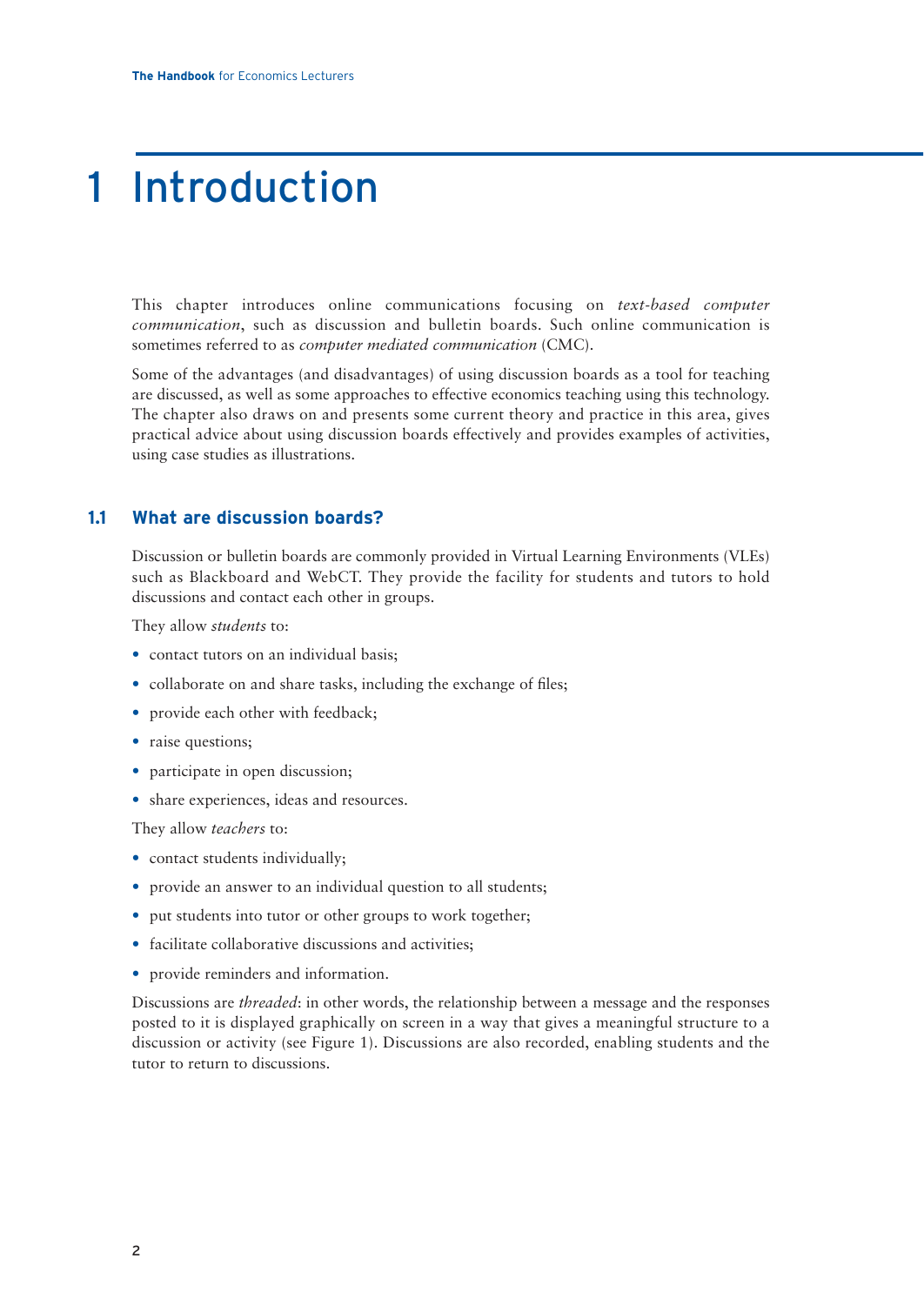|                                                                                                                                          | G Blackboard Learning System TM (Release G) - Microsoft Internet Explorer                                                                                                                                                                                                                                                                                                                                                                                                                                                                                                                                                                                           |                                                                                                                                                                                                                                                                                                                                                                                                                                                          | $-10x$                                                                                                                                                                                                                                                                                                                                                                                                                                                                                                                                                                                                                                                                                                                                                   |
|------------------------------------------------------------------------------------------------------------------------------------------|---------------------------------------------------------------------------------------------------------------------------------------------------------------------------------------------------------------------------------------------------------------------------------------------------------------------------------------------------------------------------------------------------------------------------------------------------------------------------------------------------------------------------------------------------------------------------------------------------------------------------------------------------------------------|----------------------------------------------------------------------------------------------------------------------------------------------------------------------------------------------------------------------------------------------------------------------------------------------------------------------------------------------------------------------------------------------------------------------------------------------------------|----------------------------------------------------------------------------------------------------------------------------------------------------------------------------------------------------------------------------------------------------------------------------------------------------------------------------------------------------------------------------------------------------------------------------------------------------------------------------------------------------------------------------------------------------------------------------------------------------------------------------------------------------------------------------------------------------------------------------------------------------------|
| Edit View Favorites Tools Help<br>File                                                                                                   |                                                                                                                                                                                                                                                                                                                                                                                                                                                                                                                                                                                                                                                                     |                                                                                                                                                                                                                                                                                                                                                                                                                                                          | 1992                                                                                                                                                                                                                                                                                                                                                                                                                                                                                                                                                                                                                                                                                                                                                     |
| Google -                                                                                                                                 | 绝Search Web + 图<br>P24 blocked 图 AutoFill<br>ᆔ                                                                                                                                                                                                                                                                                                                                                                                                                                                                                                                                                                                                                      | <b>Rui Options</b>                                                                                                                                                                                                                                                                                                                                                                                                                                       |                                                                                                                                                                                                                                                                                                                                                                                                                                                                                                                                                                                                                                                                                                                                                          |
| <b>UWEonline</b><br>Courses                                                                                                              | UWE Web Site<br>Communities<br><b>Library</b>                                                                                                                                                                                                                                                                                                                                                                                                                                                                                                                                                                                                                       |                                                                                                                                                                                                                                                                                                                                                                                                                                                          | $\bullet$<br>m<br>m<br>Home Help Logout                                                                                                                                                                                                                                                                                                                                                                                                                                                                                                                                                                                                                                                                                                                  |
| <b>Announcements</b>                                                                                                                     | COURSES > UPENAAGH - ECONOMIC PRINCIPLES AND APPLICATIONS > COMMUNICATIONS > DISCUSSION BOARDS > JOHN AND DAVES VIRTUAL OFFICE                                                                                                                                                                                                                                                                                                                                                                                                                                                                                                                                      |                                                                                                                                                                                                                                                                                                                                                                                                                                                          |                                                                                                                                                                                                                                                                                                                                                                                                                                                                                                                                                                                                                                                                                                                                                          |
| <b>Course Information</b><br><b>Staff Information</b>                                                                                    | <b>Dearly May Thread</b><br><b>VEW UNREAD MESSAGES IF</b>                                                                                                                                                                                                                                                                                                                                                                                                                                                                                                                                                                                                           |                                                                                                                                                                                                                                                                                                                                                                                                                                                          | EXPAND ALL R<br>COLLAPSE ALL                                                                                                                                                                                                                                                                                                                                                                                                                                                                                                                                                                                                                                                                                                                             |
| <b>Course Documents</b>                                                                                                                  |                                                                                                                                                                                                                                                                                                                                                                                                                                                                                                                                                                                                                                                                     |                                                                                                                                                                                                                                                                                                                                                                                                                                                          | SEARCH [3]<br>SHOW OPTIONS                                                                                                                                                                                                                                                                                                                                                                                                                                                                                                                                                                                                                                                                                                                               |
| <b>Assignments</b><br><b>Course Material</b><br><b>Communication</b><br>Web Sites<br><b>Student Tools</b><br>Course Map<br>Control Panel | □ Group numbers<br>E Re: Group numbers<br>日 hi<br>Re: hi<br>E Student Number and Group Number ack<br>Re: Student Number and Group Num<br>$E$ PDP<br>Re: PDP<br>group number<br>virtual seminar<br>E Virtual seminar 6<br>E Re: Virtual seminar 6<br>Re: Virtual seminar 6<br>pdp<br>E Cant get into my virtual seminar<br>Re: Cant get into my virtual sem<br>El guestion 7 2002 paper<br>Re: question 7 2002 paper<br>□ Re Question 7<br>E Re: Re Question 7<br>Re: Re Question 7<br>Reflections on the 2003 exam paper<br>Model answers for the 2001 exam<br>日 Test 6<br>Re: Test 6<br>Exam results<br>Re: Exam results<br>J. Official Islamo, fine Burchismo, I. | Salisbury, Sam<br>Sloman, John<br>Doh. Tuma<br>Sloman, John<br>Collins, Thomas<br>Sloman, John<br>Murray, Alastair<br>Allen, David<br>Roach, Jenny<br>Roach, Jenny<br>San, Lauren<br>San, Lauren<br>Sloman, John<br>Adams, Helen<br>Butt, Yusuf<br>Sloman, John<br>Hedvall, Agneta<br>Sloman, John<br>Clark, Elise<br>Sloman, John<br>Clark, Elise<br>Sloman, John<br>Sloman, John<br>Forsyth, Edward<br>Sloman, John<br>Forsyth, Edward<br>Sloman, John | Wed Oct 29 2003 11:44 am<br>Wed Oct 29 2003 1:34 pm<br>Wed Nov 12 2003 12:32 pm<br>Wed Nov 12 2003 8:44 pm<br>Thu Oct 30 2003 1:34 pm<br>Mon Nov 3 2003 5:00 pm<br>Tue Nov 11 2003 3:27 pm<br>Thu Nov 13 2003 10:16 am<br>Wed Nov 26 2003 12:19 pm<br>Wed Nov 26 2003 1:26 pm<br>Tue Dec 16 2003 12:27 am<br>Tue Dec 16 2003 12:20 pm<br>Tue Dec 16 2003 10:21 pm<br>Tue Jan 27 2004 10:36 am<br>Wed Feb 11 2004 8:43 am<br>Wed Feb 11 2004 11:59 am<br>Tue May 4 2004 2:01 pm<br>Wed May 5 2004 9:40 am<br>Sat May 8 2004 9:04 pm<br>Sun May 9 2004 12:12 pm<br>Sun May 9 2004 8:00 pm<br>Sun May 9 2004 9:32 pm<br>Mon May 10 2004 2:08 pm<br>Fri May 14 2004 6:20 pm<br>Thu May 27 2004 1:56 pm<br>Fri May 14 2004 6:21 pm<br>Thu May 27 2004 2:00 pm |

Figure 1. Example of a discussion board from Blackboard

This discussion board is a 'virtual office', which shares individual student questions with the whole community. Figure 2 shows an excerpt from the same discussion board – note that one of the answers has been read 66 times.



Figure 2. Excerpt of discussion from the same discussion board. (Continued over).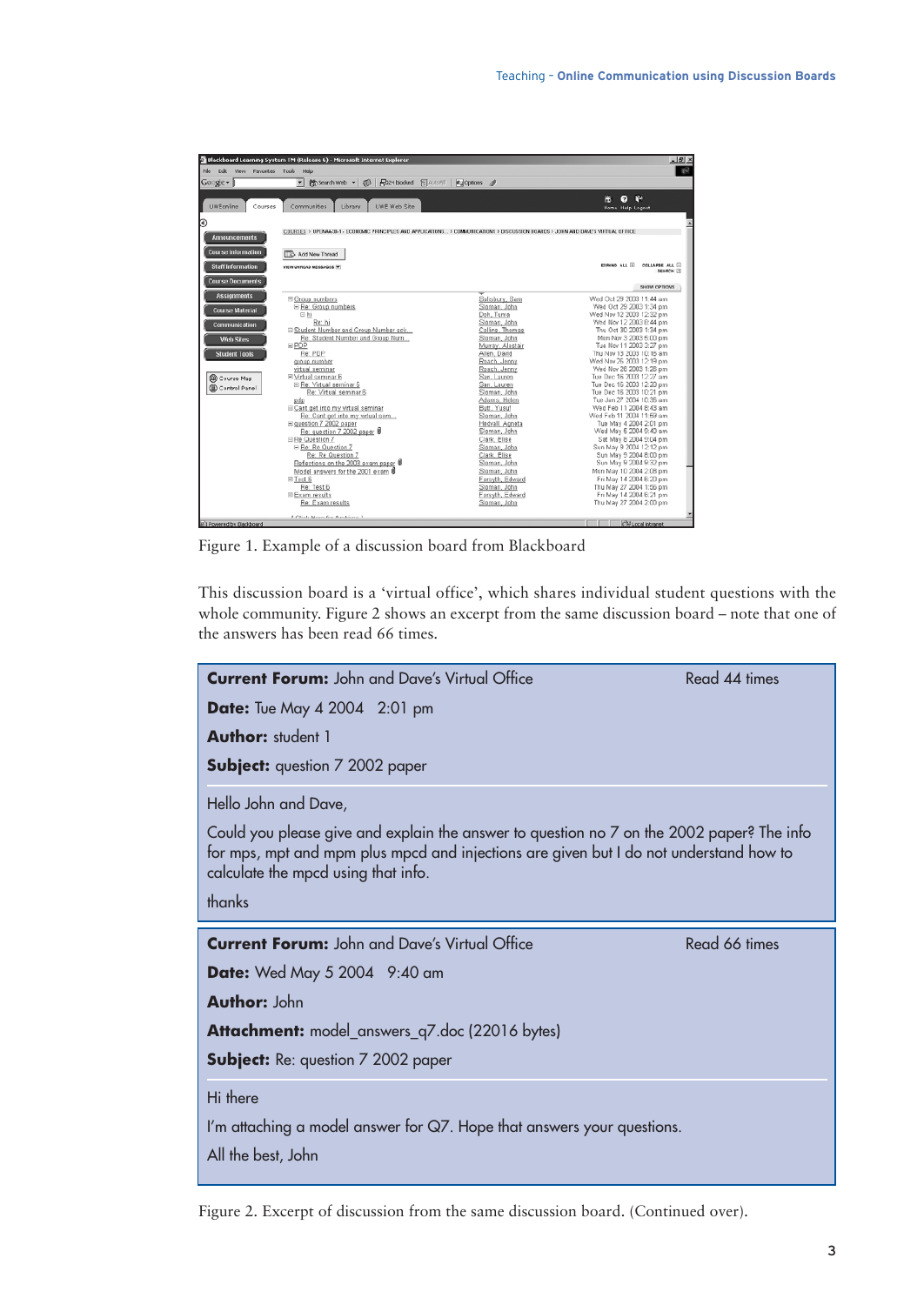| <b>Current Forum:</b> John and Dave's Virtual Office |  |  |  |  |  |
|------------------------------------------------------|--|--|--|--|--|
|------------------------------------------------------|--|--|--|--|--|

**Date:** Sat May 8 2004 9:04 pm

**Author:** student 2

**Subject: Re Question 7** 

I have just tried to answer the question before using the model answer. Even with the help of the model answer I can't understand what happens when the government spends an additional £10m (d)

I can't work out whether gov expenditure is T or G and how you get to the end result of an equilibrium of £75050.

Please could you let me know of the way to work this out?

Thanks.

**Current Forum:** John and Dave's Virtual Office Read 35 times

**Date:** Sun May 9 2004 12:12 pm

**Author:** John

**Subject:** Re: Re Question 7

Hi there

The initial equilibrium level of national income is £75,000m (i.e. £65,000m + £10,000m). A rise in G of £10m is an increase in injections of £10m. This will be multiplied by the multiplier of 5, giving a rise in national income of £50m from £75,000m to £75,050m.

Hope that helps

Cheers

John

Figure 2 Excerpt of discussion from the same discussion board

### **1.2 Why use discussion boards in economics teaching?**

Larger class sizes, less resources and an increasingly diverse range of students (Reynolds, 2000) have put pressure on economics higher education to explore new ways of teaching. In addition to catering for overseas students from an increasing range of countries, economics courses are also more likely than previously to be enrolling students who are mature, studying part-time or possessing qualifications other than traditional A-levels. Against such a backdrop, economics teachers have been seeking new ways to engage and motivate students, while dealing with the practical problems of maintaining the quality of teaching with larger numbers of students.

Online discussions offer opportunities to manage classes on a 'distributed' basis. They can provide a shared 'workspace', offer a place to answer common queries and facilitate mixed timetable demands across a student group. They can also create a flexible environment for tutors and students with regard to time and space, and offer some unique benefits to learning when used effectively.

Read 31 times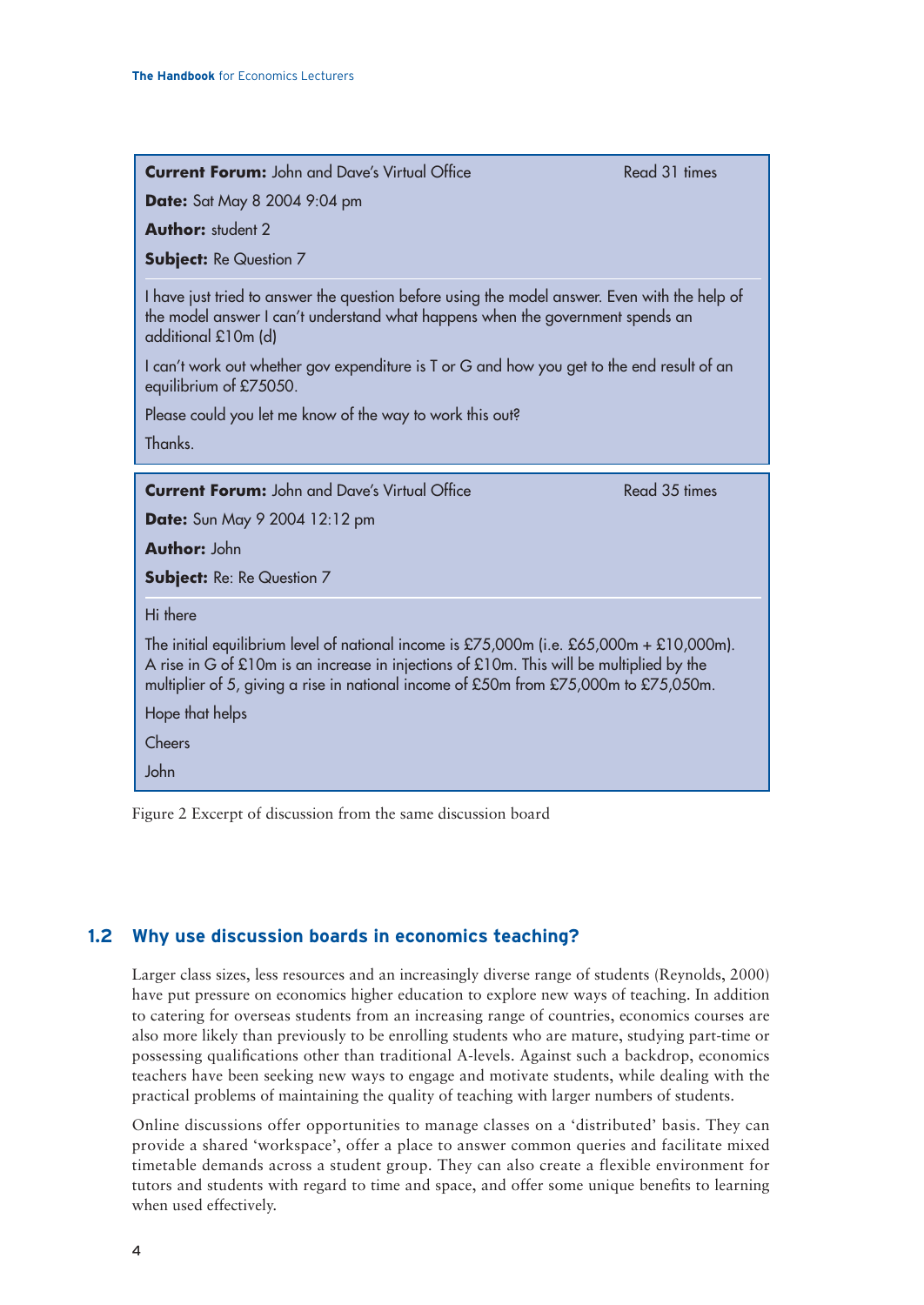### **1.3 How can discussion boards be used to enhance learning?**

*'The most powerful anecdote, that changed my thinking about …working through a computer mediated communication [and] not being face-to-face with students was a discussion that I had with a year three student, part of a seminar session where she was talking about web boards [discussion boards] … and this was a young woman sitting in a group of other young women, but she was very plain in comparison to the others in the group, very poorly dressed in comparison to the rest of the group and she said she loved the use of web boards because people judged her on what she wrote and not on what she looked like.*

*There was a totally stunned silence in the group in which she had worked with for three years, because they had never ever understood the kind of feeling that she felt interacting with them as a group of people. She loved it. She loved the fact that she could stop and think, she could pause her thoughts, … and she didn't have to come up with lots of articulate ideas within the group setting and she could actually concentrate on it, she could go and get her references and then she could go on and construct her argument. And people judged her on the strength of her argument and not what she looked like or any peripheral information about her.'*

Students' Online Learning Experiences (SOLE) project, case study tutor interview, 2003

This particular student had a preference for online learning, where the lack of visual clues may preclude judgements and anonymity can encourage *shy learners to participate* (Freiermuth, 2001).

The student also enjoyed being able to spend time on her contributions: Goodyear (2001) argues that the time spent on creating replies to discussion board postings enables a *reflective and 'deeper' processing of knowledge*.

Other perceived benefits of using discussion boards in learning are as follows:

- It offers students the *flexibility* of being able to be participate in learning any time, any place. The disadvantage of this flexibility is a *lack of immediacy*, since students may have to wait for responses and feedback, which might result in frustration or loss of motivation.
- *Discussions/contributions are recorded*, which enables students and tutors to return to review activities or access answers to queries by others.
- It aids the development of *important transferable skills*. For example, discussion boards may facilitate the development of 'virtual' written discussion skills, potentially linking to key skills for economics students. The ability to discuss and analyse government policy and to assess the performance of the UK and other economies is listed as an indicative attainment for students in the QAA economic subject benchmark statement (2000).

Zapalska et al. (2004) report that in an economics undergraduate distance-learning programme, the use of discussion board tools alongside the provision of content (all within WebCT) improved the quality of the students' learning in the following areas: critical thinking; problem solving; decision-making ability; aptitude for detail; written communication; knowledge of information; and ability to organise and analyse. Students used the discussion board tools to discuss course concepts, to share work experiences and to offer one another suggestions for carrying out assignments and improving learning.

#### **Collaborative learning**

A central argument in current thinking about using discussion boards in learning focuses on collaborative learning.

*Collaborative learning* (Klemm and Snell, 1996) is 'the idea that small, interdependent groups of students work together as a team to help each other learn'. Vygotsky's (1978) Zone of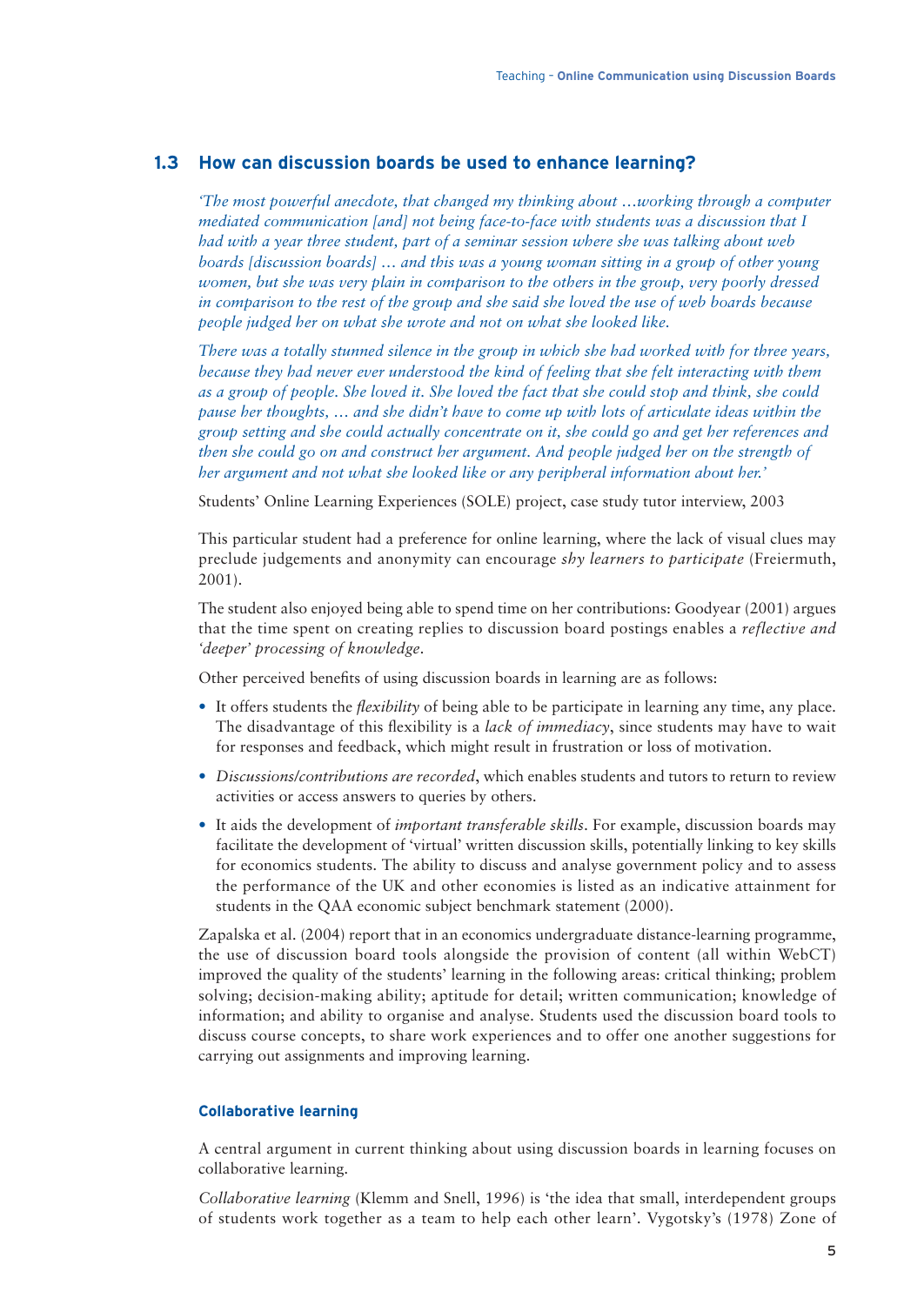Proximal Development focuses on cognitive development and presents the view that learning in a social context enables learners to refine their thinking, building or 'constructing' new ideas from their existing knowledge and achieving a deeper understanding than if they were learning alone. Klemm and Snell (1996) contend that one of the best ways to achieve a deeper understanding, or a higher level of learning, is through online collaborative learning: for example, using discussion boards.

#### **How might teacher and student roles change?**

Goodyear (2001) has derived indicators of teacher and student role changes when moving from 'traditional' teaching (for example, lectures) to online learning, which involves collaborative online learning.

Teachers' roles may change as follows:

- from oracle and lecturer to consultant, guide and resource provider;
- from provider of answers to expert questioner;
- from provider of content to designer of student learning experiences;
- from exercising total control of the teaching environment to sharing with the student as fellow learner;
- increasingly providing only the initial structure for student work, encouraging more selfdirection;
- displaying greater sensitivity to student learning styles.

Students' roles may also change:

- from passive receptacles for hand-me-down knowledge to constructors of their own knowledge;
- from memorisers of facts to complex problem-solvers;
- increasingly refining their own questions and searching for their own answers;
- working as group members on more collaborative/cooperative assignments;
- acting as autonomous, independent, self-motivated managers of their own time and learning process;
- using knowledge rather than merely observing the teacher's expert performance or learning to pass the test.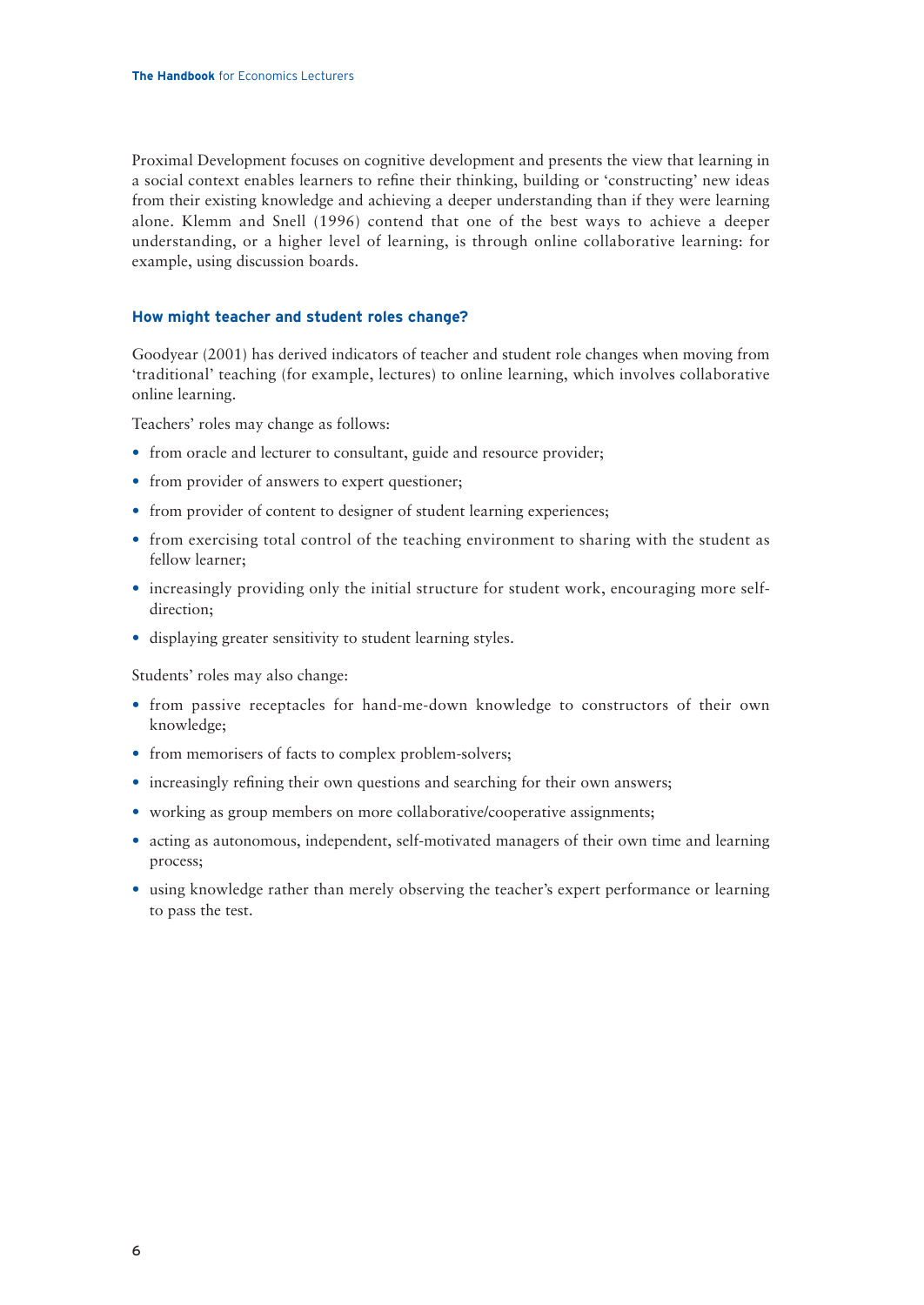## 2 Effective teaching with discussion boards: practical tips

### **2.1 Ensuring sufficient practical support**

When deciding whether to use a discussion board for learning, you need to be confident about the availability of suitable resources, such as technology, software and human support. For example, will your students have sufficient access to technology or to human support when things go wrong? If insufficient support is available, this will have a demotivating effect on students, who will be less likely to participate and engage with learning.

### **TOP TIPS**

Make sure students have adequate access to computers and computer support when they are both on and off campus.

### **TOP TIPS**

Consider linking discussion board activities to assessment. For example, participation in online discussion might form a small percentage of a unit's credit points, or written reflection on an activity might be part of a student's portfolio (which in itself might be a small percentage of total credit points).

For example, in the Open University's Applications of Information Technology in Open and Distance Education course (2004), students are required to reflect on the process of their online learning as an integral part of an activity that involves a group debate and follow-up essay assignment. As part of the criteria for their assignment, students are required to show how their own input has contributed to the overall debate.

### **2.2 Setting objectives**

Be clear about why you are using an online discussion board within a course and how this relates to the learning outcomes. For example, are you aiming to develop students' written and discussion skills, collaborative or group working skills, or extending their contact time on a face-to-face course? Be explicit with students about why online communication is being used in the course and about what is expected from them.

### **2.3 Student induction and ongoing support**

Although students are increasingly arriving at university with a higher level of IT skills and appear familiar with searching the Web for information, they may never before have engaged in any form of active online learning and

will need guidance and support to do so successfully. It is important, therefore, to establish and plan how students will be supported throughout their engagement with online learning, such as with induction and ongoing support (for example, a helpdesk for technical queries or tutorials for academic queries), and to deal with any assessment issues that need to be addressed.

## **TOP TIPS**

A getting-to-know-you session can be a good way to guide students through both the technical and new skill aspects of using discussion boards. If possible, this should be done face-to-face.

### **2.4 Agreeing rules and roles**

Interactions with students online will be very different from those experienced during face-to-face sessions. When teaching online you will not have the same signals that you get in face-to-face teaching to indicate how students are progressing. For example, in a face-to-face tutorial you have the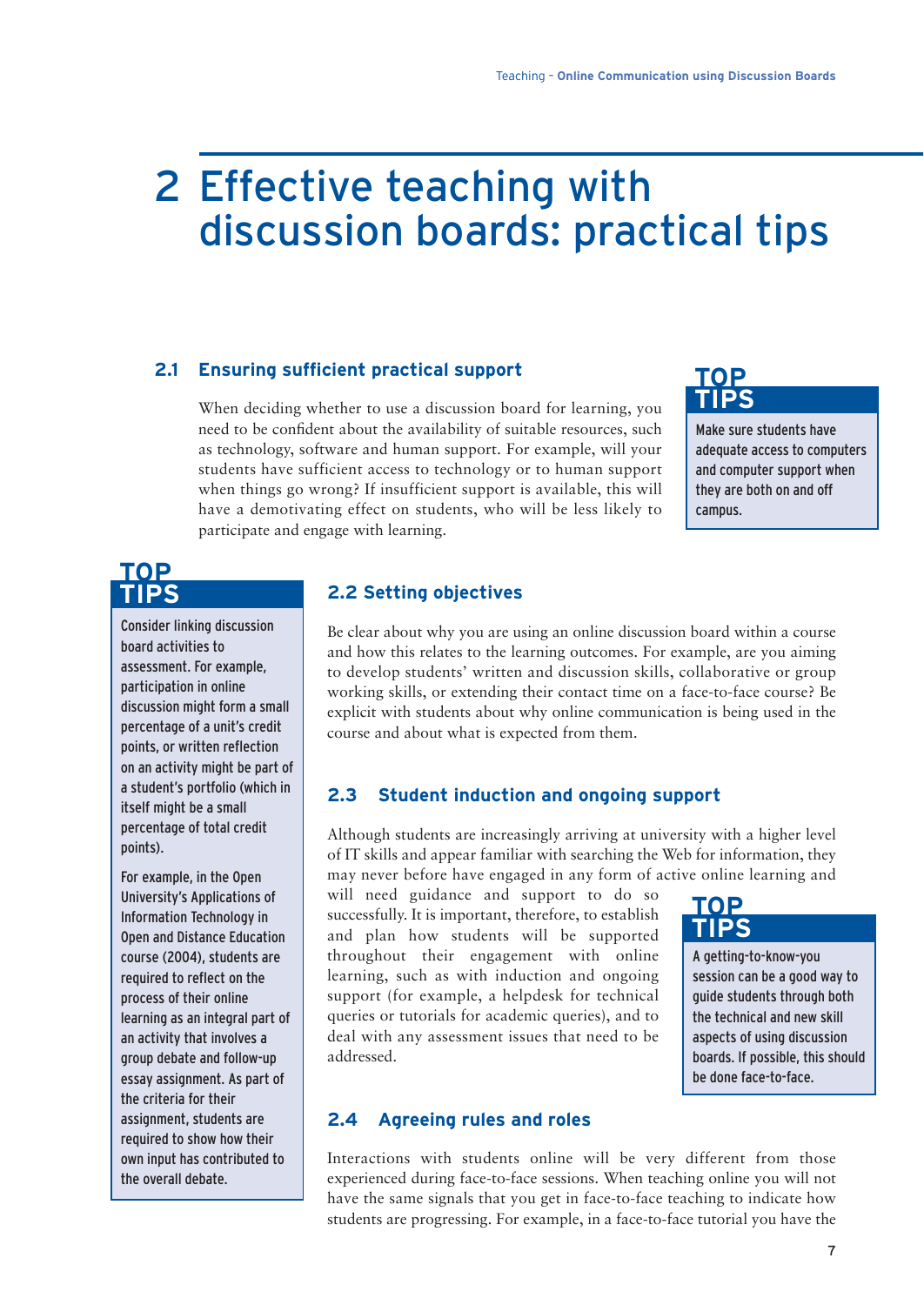opportunity to question students, hear their tone of voice and observe their body language. Online you will not have these. Equally, students will miss non-verbal cues from each other and from you. Therefore, you need to encourage students to seek feedback, guidance and clarification proactively, both from you and from each other.

It might be necessary to establish clear guidelines on:

- *length, number and academic style* of student communications;
- *response/feedback timescales* from teachers. If students know when tutors are likely to respond (for example, on Mondays and Fridays between 9 a.m. and 10 a.m.), they are less likely to become demotivated.
- *the nature of teacher involvement.* Gilbert-Hunt and McLaine (2000) argue that if tutors are not actively involved in online activities, students take more ownership. Clear guidelines on the nature of participation will be important to achieve this.

### **2.5 Encouraging use of common language and tone**

*'No two languages are ever sufficiently similar to be considered as representing the same social reality.'*

Tan (1990, p. 27)

When working with students from different cultures and/or with different first languages, online communication problems can occur. Goodyear (2001) argues that the lack of non-verbal cues (for example, intonation, body language and gestures) can make the environment feel impersonal and can lead to misunderstandings. Ting-Toomey (1999) and Morse (2004) further contend that those from different cultures may more problems than others, as they may be communicating in a second language and/or with a different communication style, leading to misunderstandings and a lack of motivation to participate.

Findings from one of the Students' Online Learning Experiences (SOLE) project economics case study (2003) showed that guidelines about how to participate and in what style were missing. This was further confused by a mix of informal and formal contributions from the tutor. Additionally, many students were non-native English speakers with different cultural learning styles and communication preferences.

### **2.6 Grouping students**

Many factors, including gender, cultural background and ability, are considerations for the mix of online groups. For example, face-to-face group studies tend to show that males dominate in mixed-gender groups (see, for example, Lockheed and Harris, 1984) and this has been replicated in online discussion (such as Hardy et al., 1994).

Group size is another important factor and many of the online discussion activities discussed in this chapter are generally best suited to small groups. Too large a group may lead to free-riding or 'lurking', and too small a group may suffer from the lack of different views or, particularly in an online situation, a critical mass for a lively discussion. Goodyear  $(2001)$  suggests that the minimum group size ought to be  $5$  – the actual group size will also be dependent on the type of activity.

## **TOP TIPS**

Set or negotiate clear ground rules and roles for using a discussion board right at the beginning of a course or unit. An early activity (perhaps part of induction) might involve a discussion about or the setting of online protocols.

## **TOP TIPS**

To help overcome misunderstandings and ensure that learners have a shared approach to communicating online, make sure you devote some time and support to encouraging a common use of language and tone.

Examples of recommended styles of online communication for learning include:

- Kennedy and Duffy's (2000) principles of PACE (Participation, Addition, Constructive criticism and Encouraging), which they advocate for both students and tutors;
- Wegerif's (1998, p. 48) recommendation that online communication should be 'democratic, respectful, open to challenges, prepared to give grounds for statements and seeking critically grounded consensus'.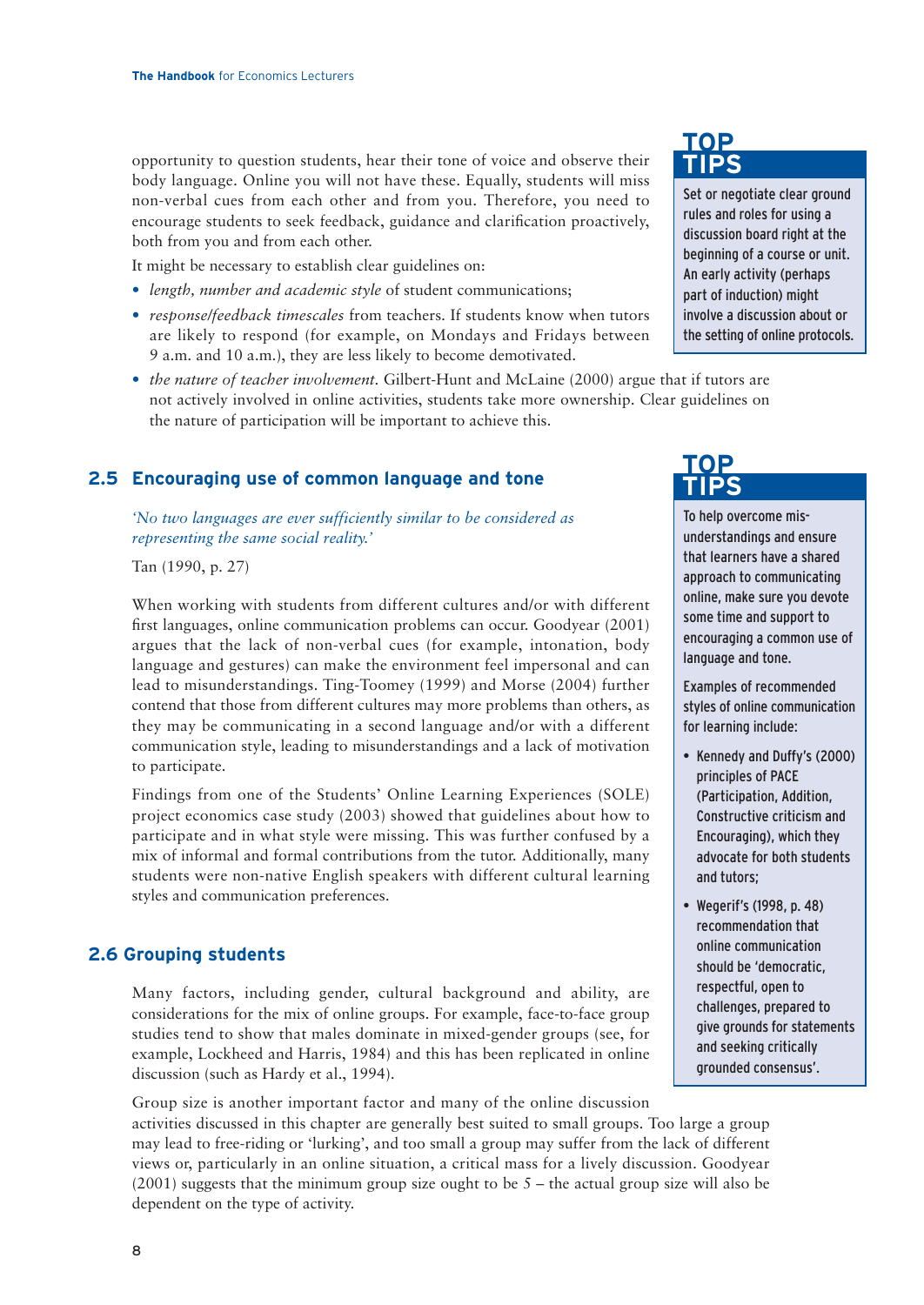### **TOP TIPS**

One way of encouraging effective participation within an online group is to assign students with different roles, such as 'summariser', 'coach', 'encourager' and 'recorder'. Some roles may be better at engaging students with 'deeper learning' than others, but rotating roles can ensure that all students get a chance to experience the different roles and different approaches.

### **TOP TIPS**

Getting-to-know-you activities at the beginning of a course are an important step in building an online community. Brown (2001) describes online community building as a three-step process involving making friends, acceptance or conferment of the community, and camaraderie.

### **2.7 Building an online community**

*'Those students who possess strong feelings of community are more likely to persist than those students who feel alienated and alone.'*

#### Rovai (2002)

Tinto (1993), Rovai (2002) and Wegerif (1998, p. 34) argue that the social dimension of learning is particularly important when considering online communities of *distance learners*. Wegerif reports that a study of such learners found that 'individual success or failure on the course depended upon the extent to which students were able to cross a threshold from feeling like outsiders to feeling like insiders'.

The social dimension and sense of community of learners who meet face-toface *and* online is arguably still important to effective learning and consideration needs to be given to how to support this process.

Other tips for encouraging and sustain successful online learning communities include:

- *structuring exercises to move from structured to open* (Wegerif, 1998). So as the students move through the course, and as their confidence grows, they are allowed more choice and control in activities.
- *allowing learners control over their learning environment*. Ponti and Ryberg (2004) argue that designers need to recognise learners as creative and active producers, and that learner control of the structure of their learning environment is important for both learning and effective socialisation. This is difficult to achieve in some common discussion board tools: for example, in Blackboard or WebCT. An alternative is allocating a discussion board for students to chat to each other without any tutor involvement.
- *ensuring assessment reflects 'a sense of community and promotes and rewards collaboration'* (McConnell et al., 2004, p. 288). So, for example,

if one of the course learning outcomes focuses on collaboration, assessment needs to reflect this through group assessment or personal reflection on the collaborative process.

### **2.8 Evaluation**

An important aspect of teaching, especially when venturing into new areas, is continual reflection on and improvement of teaching practice. Effective evaluation needs to be planned at the start of the development process and could include:

- interviews;
- focus groups;
- end-of-course questionnaires;
- analysis of discussion board communication;
- integrating an element of reflection and critical analysis on online activities within student tasks and assignments.

More advice about evaluation approaches, methods and techniques can be found in Oliver and Conole's (1998) evaluation framework and Harvey's (1998) Evaluation Cook Book.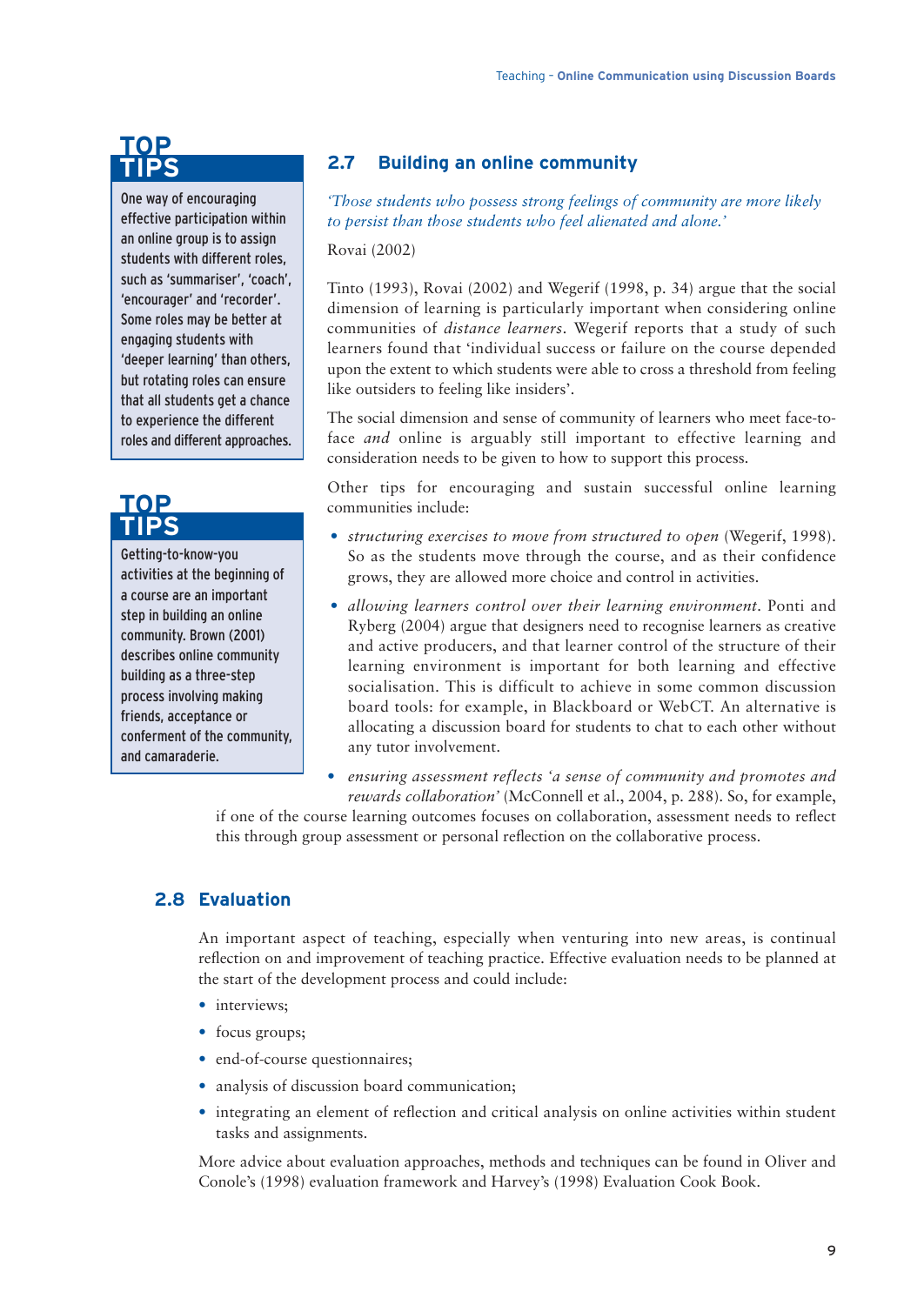## 3 Different uses of discussion boards for economics teaching

This section suggests a range of different online discussion activities suitable for economics teaching, including building FAQs, debates, virtual seminars, role plays and master classes. Case studies are used to illustrate some of these ideas and convey some of these issues that might be encountered.

### **3.1 Building FAQs**

Using discussion boards to build a body of Frequently Asked Questions to be reused beyond a course can be an efficient way to use the technology. Encouraging students to post questions publicly on a discussion board, rather than contacting a tutor individually, can enable the tutor to share answers to FAQs easily, and not to duplicate effort by answering the same question many times.

The following case study outlines Professor Tony Brewer's experience of using a discussion board for this purpose.

### **Case study 1: Building FAQs using a discussion board**

### **Professor Tony Brewer, University of Bristol, 2000**

http://www.economics.ltsn.ac.uk/showcase/brewer\_discuss.htm

I have been trying out discussion boards for my students. The results so far are rather mixed, but it may be helpful to others to summarise the position. I would be very interested to hear from anyone else who has tried the idea out.

I first set up a board for a large introductory microeconomics course (180 students) in the month or so preceding the exams last summer (April–May 2000). I normally get a lot of students knocking on my office door during the revision period, but most were diverted to the

board. There were about 70 postings from students during this period, ranging from questions about the exam format to detailed questions about particular lectures. In almost all cases, the student asked a fairly specific question and I responded. The same could be done by e-mail or face-to-face, but the big advantage of the board is that everyone can see the reply. It built up into a compendium of replies to questions about almost all aspects of the course.

After that experience, I set up boards for two courses of my own from the start of this year and a number of my colleagues followed suit. We have a

total of ten boards open for use in the department, but last summer's success has not yet been repeated. October–November (I am writing in late November) is evidently different from the exam-revision period. My board for the first years has yet to attract a single posting from a student. Some boards for second-year courses are a bit more active, probably because these students experienced my revision-period board last year and are accustomed to the idea, but even these have seen only a handful of postings. We need to think about how we can kick-start



Set out clear guidelines for students on raising questions via a discussion board to encourage participation and effective use.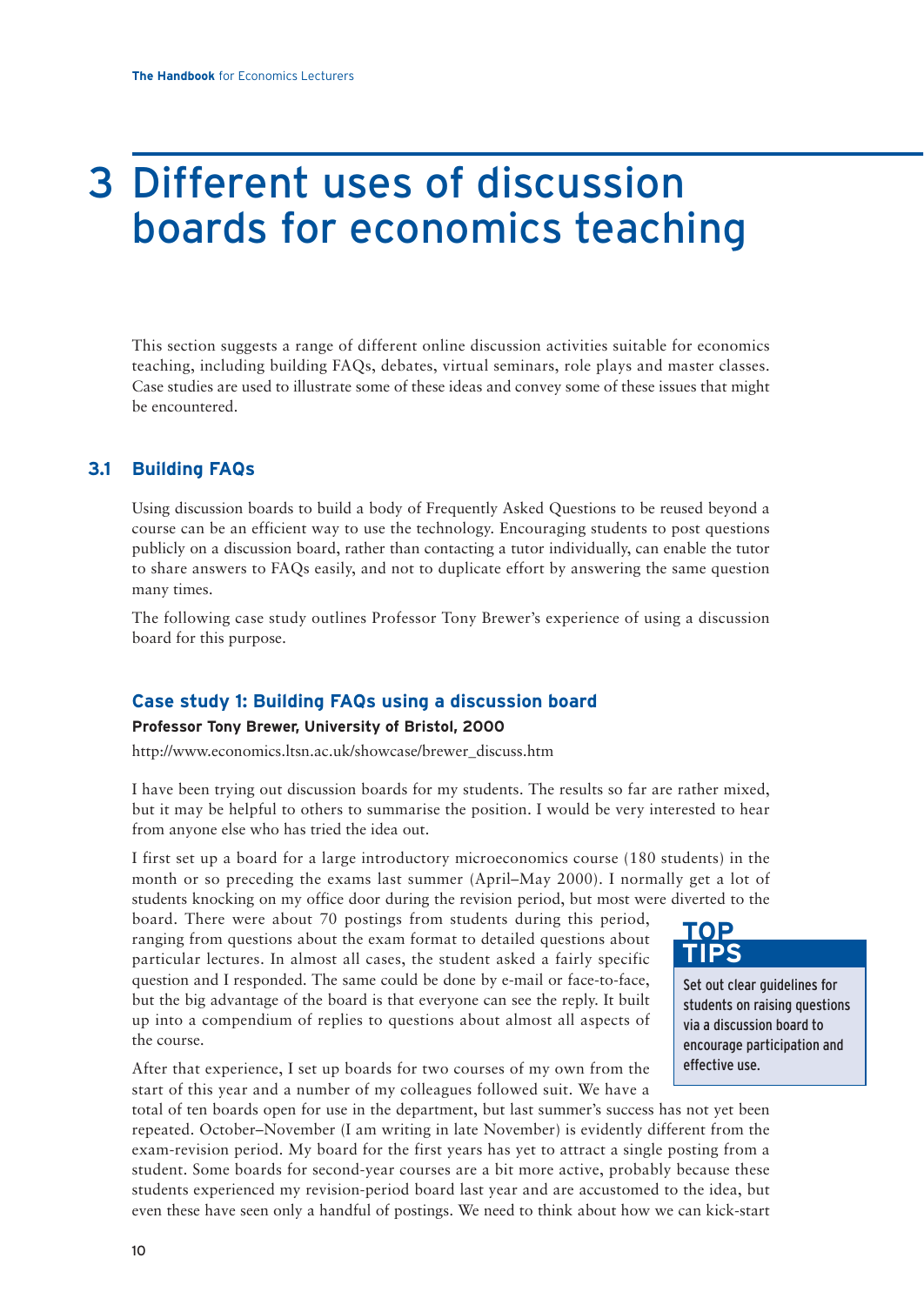discussion, or perhaps we have to decide that boards are only worth running during the examrevision period. Any suggestions?

It is possible to restrict access but I have not found any need to do so. The risk of an outsider posting messages about my economics courses is small, and I have no objection to outsiders reading about the course. I can delete any inappropriate messages, but have rarely needed to do so.

*Professor Brewer continues to use discussion boards in this way, but now uses Blackboard, which overcomes the potential problems of public access that he mentions.*

### **3.2 Role-plays and simulations**

Using a discussion board for role-play or simulation can be an effective way to engage students in economic concepts and actions.

### **Case study 2: An anonymous asynchronous role play**

### **Mark Freeman and John Capper, University of Technology, Sydney, 1999**

http://www.ascilite.org.au/ajet/ajet15/freeman.html

Freeman and Capper (1999) report on how they used a discussion board to simulate a scenario in business finance for postgraduate business students on a campus-based course. Each student was assigned a role involved in the process of deregulating Australian securities markets. All students were anonymous: that is, their true identity was not revealed and only their role in the simulation was apparent.

Students had a week to research the role they were to play and then posted their profile, which included their perceptions of the concerns, ambitions and strategies of their role, to the discussion board. This summary formed the basis from which they were to participate in the role simulation. The students then responded in role over 10 days to a series of events (for example, currency crises), announced through 'press releases' to the group. Press releases were developed to ensure realistic and relevant dilemmas that allowed all roles some chance of participating. The students could respond in role through the 'public' discussion board, or could approach each other privately in role via e-mail. Students were assessed on their role profile and their private and public messages. To reward participation in the role-play, 15 per cent of marks were allocated to the role-play (5 per cent each to the role profile, quantity and quality of input).

Students reported a better understanding of different scenarios and a better understanding of real-world pressures as a result of the role-play. Freeman and Capper argue that by keeping the identity of the student playing each role anonymous, issues of gender and cultural expectations evident in face-to-face encounters were minimised.

#### **Other examples of using role-play and simulations**

**World Trade Organisation role-play**. Students take the roles of participants (a) before and (b) at a WTO meeting. An initial scenario could be given, such as the imposition of steel tariffs by the USA, and then students in groups of three would respond in role. Groups could include:

- the WTO;
- the US administration:
- the EU Commission;
- an environmental pressure group;
- a group of developing countries, such as the G21;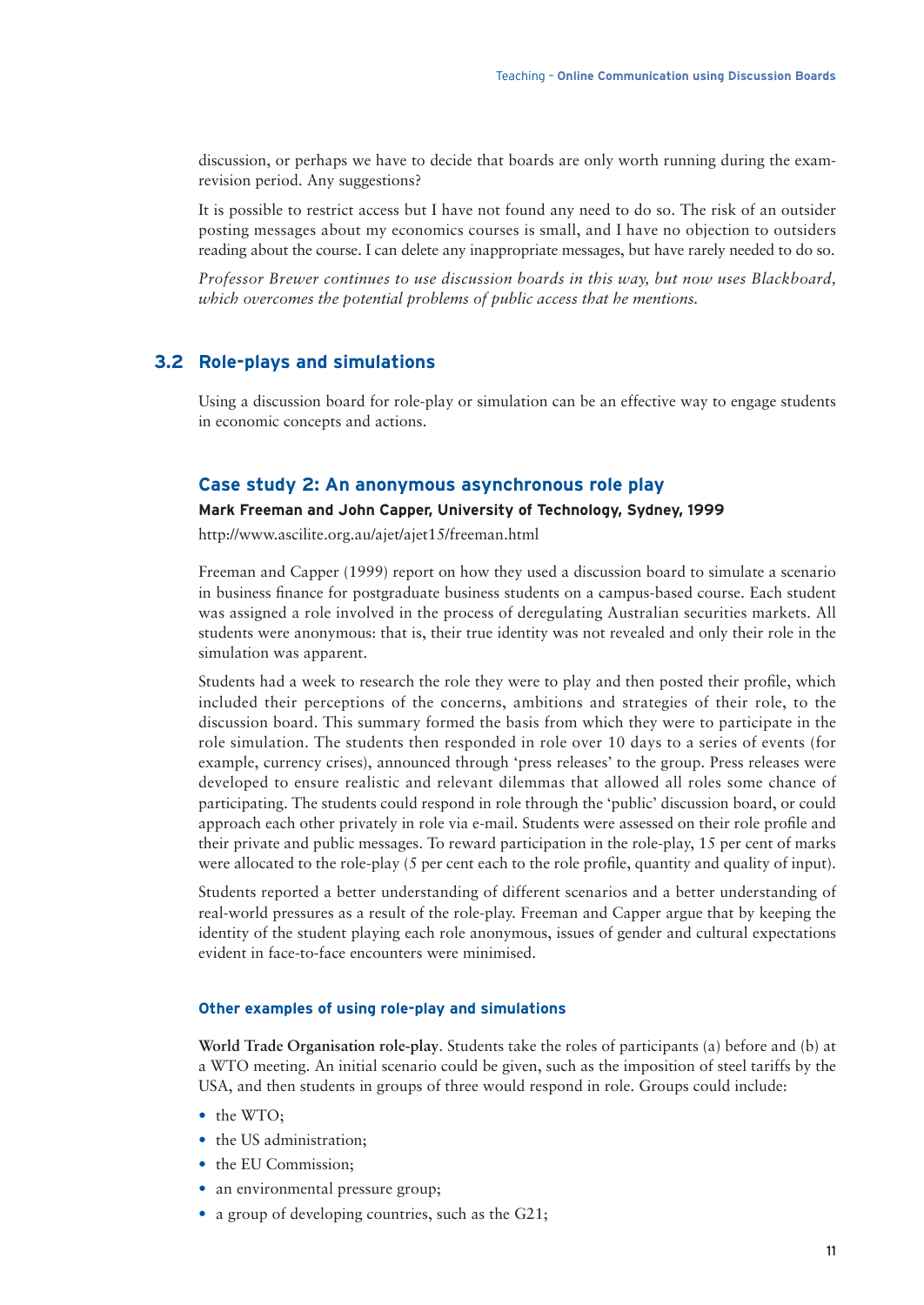- a labour organisation group in the USA;
- a labour organisation group in the UK or EU generally.

First, the students would use the group discussion board feature to agree their own group's case before the WTO, negotiating with the other two students in their group. Second, using a single discussion board, the whole class would simulate the WTO meeting. Each of the subgroups would sit round a single computer. A WTO group would chair the meeting and ensure that the discussion was structured. Alternatively, the tutor could play the role of the WTO. The discussion could be based on a real case, with hyperlinks from the discussion board to relevant references from the WTO (www.wto.org) or from sources such as *The Economist* (www.economist.com) and www.oneworld.net.

**A meeting of ministers at a pre-government spending round meeting.** Each minister would argue the case for spending in his or her area and challenge the spending demands of other ministers. The debates could take place in alternative macroeconomic scenarios, such as a recession with spending currently breeching limits (such as the Golden Rule), or a situation of budget surplus with the prospects of sustained economic growth. One student could play the chancellor, who

> For asynchronous role-plays or simulations, set a clear time limit (for example, over the course of the week) and consider setting a pre-defined sequence in which students

**TOP TIPS**

contribute.

would chair the meeting and introduce various elements into the debate, such as the plans of the Opposition, new economic shocks and the views of the prime minister. Pre-reading could include hyperlinks to the Economic and Fiscal Strategy Report at www.hm-treasury.gov.uk/budget.

**A meeting of the Monopolies and Mergers Commission.** The meeting would hear representations from experts, the companies involved and other stakeholders. The students would be given a scenario in advance with the relevant data. Additional information could be given to each group. The student(s) playing the MMC would chair the discussion.

Each of the above could take place synchronously (that is, with all students online simultaneously) in a scheduled time slot (such as a seminar hour).

Alternatively, they could take place asynchronously, with students contributing at their convenience.

### **3.3 Virtual seminars**

Virtual seminars can be used to extend overall contact with students and complement face-toface seminars, encouraging a more equitable contribution from students. They are particularly suitable for allowing students to develop their presentation and critiquing skills and to refine their ideas about concepts. This can be encouraged by pre-setting questions, to which students have to develop an answer that they then post on a discussion board during their virtual seminar. During face-to-face seminars these answers can be further critiqued, allowing students to engage in a deeper discussion of concepts.

### **Case study 3: Virtual seminars using Blackboard**

#### **John Sloman, University of the West of England, 2002**

http://www.economics.ltsn.ac.uk/showcase/sloman\_workshop.htm

Virtual seminars are run fortnightly on a 1-year, 30-credit Economic Principles and Applications module. There are approximately 220 students on the module, divided into 12 seminar groups of approximately 18 students each. The students have two lectures per week, a whole-year workshop per week (with 220 students in the workshop), an in-class seminar fortnightly and a virtual seminar fortnightly at the same time as the in-class seminar on the alternate week. In any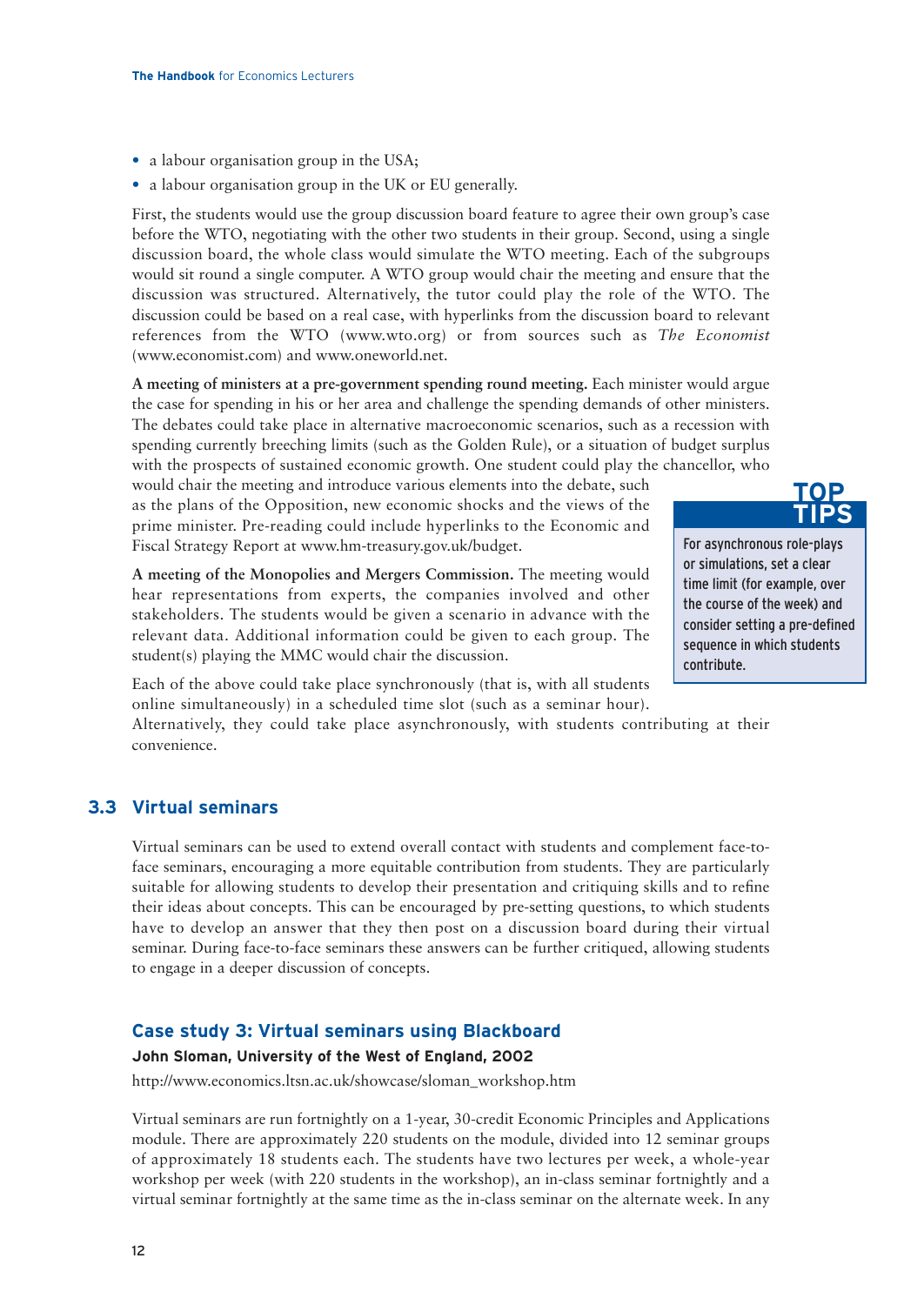one week, six of the groups are having traditional in-class seminars and the other six are having virtual seminars.

The virtual seminars run in Blackboard, using the group discussion board facility. The seminars are synchronous: that is, students debate with each other for a set period, namely the seminar hour. But, the seminars being virtual, students can take part in them from anywhere: a computer lab, home, an internet café or wherever. For each seminar, a set of instructions are posted in advance. These include links to Web-based reading and some questions that the students must answer. The seminars are tightly structured. Having completed the reading, which students are encouraged to do in advance, they must first answer each of the questions (normally three) and then start responding to the answers that other students in the group have posted. The outline of the seminars and questions for students is presented in Figure 3.

| <b>Week</b> | <b>Topic</b>                                                                                                                      | <b>Questions</b>                                                                                                                                                                                                                                                                 |
|-------------|-----------------------------------------------------------------------------------------------------------------------------------|----------------------------------------------------------------------------------------------------------------------------------------------------------------------------------------------------------------------------------------------------------------------------------|
| 1 or 2      | The housing market.<br>Reading:<br>As safe as what?<br>(The Economist)<br>The house price bubble is an<br>illusion (The Times).   | 1. What is the relationship between stock market<br>prices and house prices?<br>2. What is likely to happen to house prices in the<br>UK over the next two years?<br>3. Should the government intervene in the housing                                                           |
|             |                                                                                                                                   | market to prevent prices rising any further?<br>If you think it should, explain why and suggest<br>measures it should take to achieve this objective.<br>If you think it should not, explain why.                                                                                |
| $3$ or 4    | Market fundamentalism.<br>Reading:<br><b>Busted: Why The Markets</b><br>Can't Fix Themselves (Part A),<br>(Part B) (New Republic) | 1. Explain what is meant by 'reflexivity'. How does<br>it contribute to market instability?<br>2. What is 'market fundamentalism'? In what sense<br>is a belief in market fundamentalism an<br>ideological position?                                                             |
|             |                                                                                                                                   | 3. Is George Soros (the author) right to claim that<br>market fundamentalism is a false and dangerous<br>ideology?                                                                                                                                                               |
| 7 or 8      | Student top-up fees.<br>Reading:<br>Hodge makes a case for<br>raising tuition fees (Education                                     | 1. What externalities are involved in higher<br>education? What are the implications of such<br>externalities for whether to charge fees for<br>courses and if so how much?                                                                                                      |
|             | Guardian)<br>Allow universities to price<br>their courses (Education<br>Guardian)<br>Universities UK letter to<br>Charles Clarke  | 2. You are an advisor employed by the government<br>to help it decide whether to charge top-up fees.<br>Make out the case FOR allowing universities to<br>charge what they like for courses. (In your<br>replies to each other's answers, you can make<br>out the case against.) |
|             |                                                                                                                                   | 3. Assuming that universities require substantial<br>extra funding, make out the case for ONE<br>alternative source of extra money to top-up fees.                                                                                                                               |

Figure 3. Examples from a seminar series using Blackboard. (Continued over).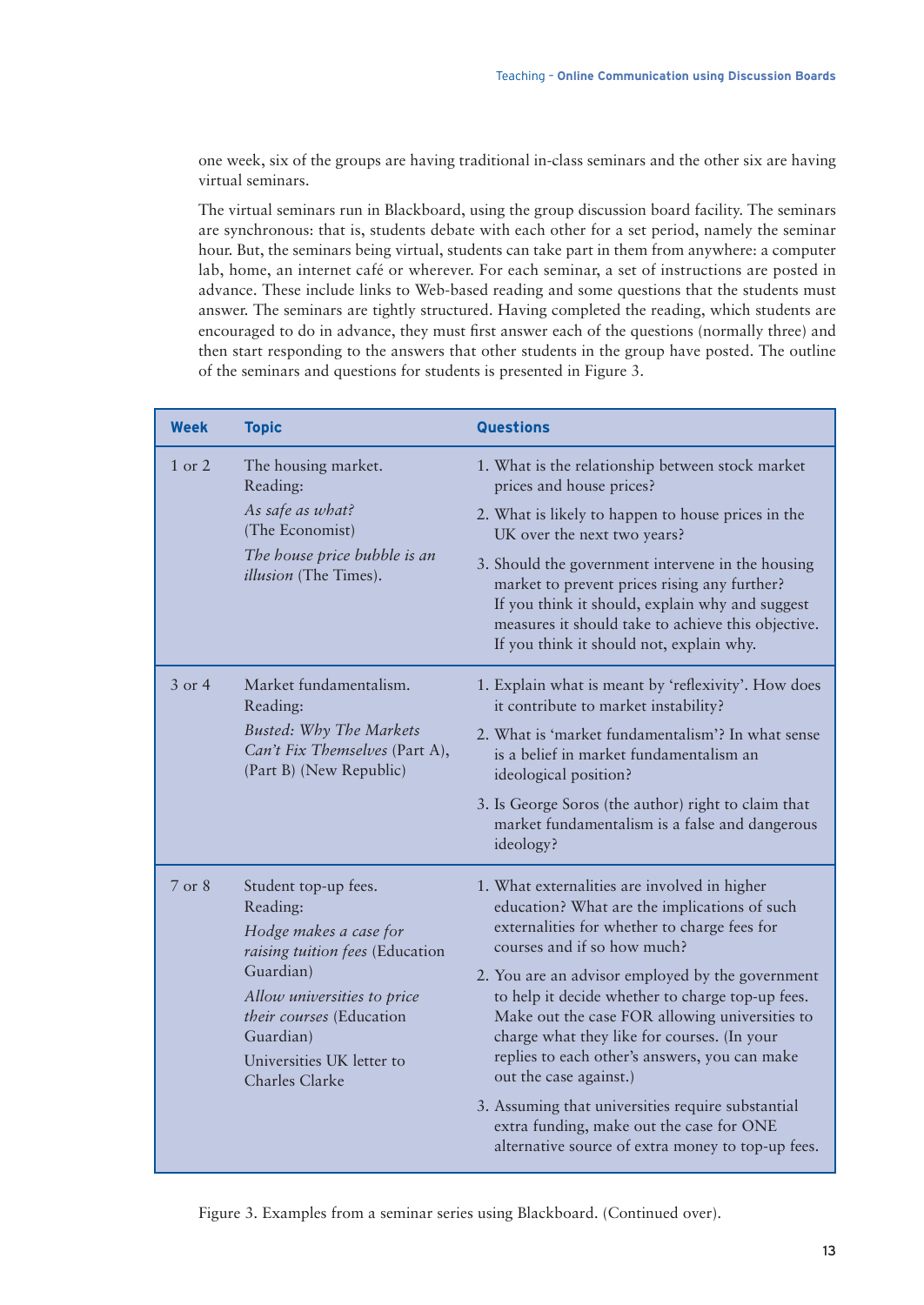| <b>Week</b> | <b>Topic</b>                                                                                                                                                                                                                                                                                                                                                                                                                      | <b>Questions</b>                                                                                                                                                                                                                                                                                              |
|-------------|-----------------------------------------------------------------------------------------------------------------------------------------------------------------------------------------------------------------------------------------------------------------------------------------------------------------------------------------------------------------------------------------------------------------------------------|---------------------------------------------------------------------------------------------------------------------------------------------------------------------------------------------------------------------------------------------------------------------------------------------------------------|
| 11 or 12    | Essay marking exercise in preparation<br>for January test. Reading: 4 answers<br>to mini-essay question from last<br>year's test. These were 'anonymised'<br>and typed up and then hyperlinked<br>from the discussion board.                                                                                                                                                                                                      | 1, 2, 3 and 4. Post your mark and<br>comments here for the first/second/third/last<br>of the four essays. Later, when you have<br>done this for all four essays, you should<br>return to each essay, comment on what<br>other students in the group have had to say<br>and attempt to reach a consensus mark. |
| 15 or 16    | Setting part of the exam paper – five<br>essay questions on first term's work.<br>Each of the 12 groups' questions are<br>then posted on the whole-year<br>discussion board and students are<br>told that the first half of the actual<br>exam (five questions) will be drawn<br>from these 60 questions.                                                                                                                         | In each of five sub-groups, students have to<br>set a question on a specific topic in the first<br>half of the module. The discussion board is<br>then used to refine the five questions and<br>arrive at an agreed group exam paper (first<br>half).                                                         |
| 17 or 18    | Role-playing exercise. Students are<br>assigned to five subgroups,<br>representing the WTO, the US<br>Administration, the EU Commission,<br>a group of developing countries and a<br>major environmental charity (e.g.<br>Greenpeace or Friends of the Earth).<br>They are then given the scenario that<br>the USA has introduced a new and<br>extensive range of trade restrictions to<br>protect US firms from 'cheap imports'. | In role, each subgroup has to prepare a<br>response to the USA's actions (or, in the<br>case of the USA, a justification). Then,<br>chaired by the WTO group, discussion is<br>opened up for the groups to debate with<br>each other.                                                                         |

Figure 3. Examples from a seminar series using Blackboard.

The first two virtual seminars were conducted in a computer lab with a tutor present. This allowed the necessary support to be provided and the protocols to be established. Thereafter, students could take part in the seminars from any location of their choice. After the first two seminars, tutors are not present during the hour, and thus there is considerable saving in staff time. A tutor is assigned to each group, however, and within 3 days reads the discussion and posts a commentary on it. Students are then required to read the tutors' comments before they take part in the next virtual seminar. Students, if they wish, can add further comments to a debate after the completion of the hour, and each virtual seminar stays 'live' for the remainder of the academic year. Thus students can revisit each discussion for revision purposes and make further postings if they so choose.

Given that students in different groups often make similar points, tutors' comments can normally be simply amended from one group to another, rather than written from scratch. Tutor time is approximately 20 minutes per group: that is, a total of 2 hours per week for the six groups in that week – a saving of 4 staff hours per week for seminars. This gives a net saving of staff time of 2 hours per week (the workshops account for an extra 2 hours, since they are taken by two members of staff). Despite the saving in staff time, students have more class time. They have 4 hours per week of classes of one type or another, compared with the normal allocation of 3 hours.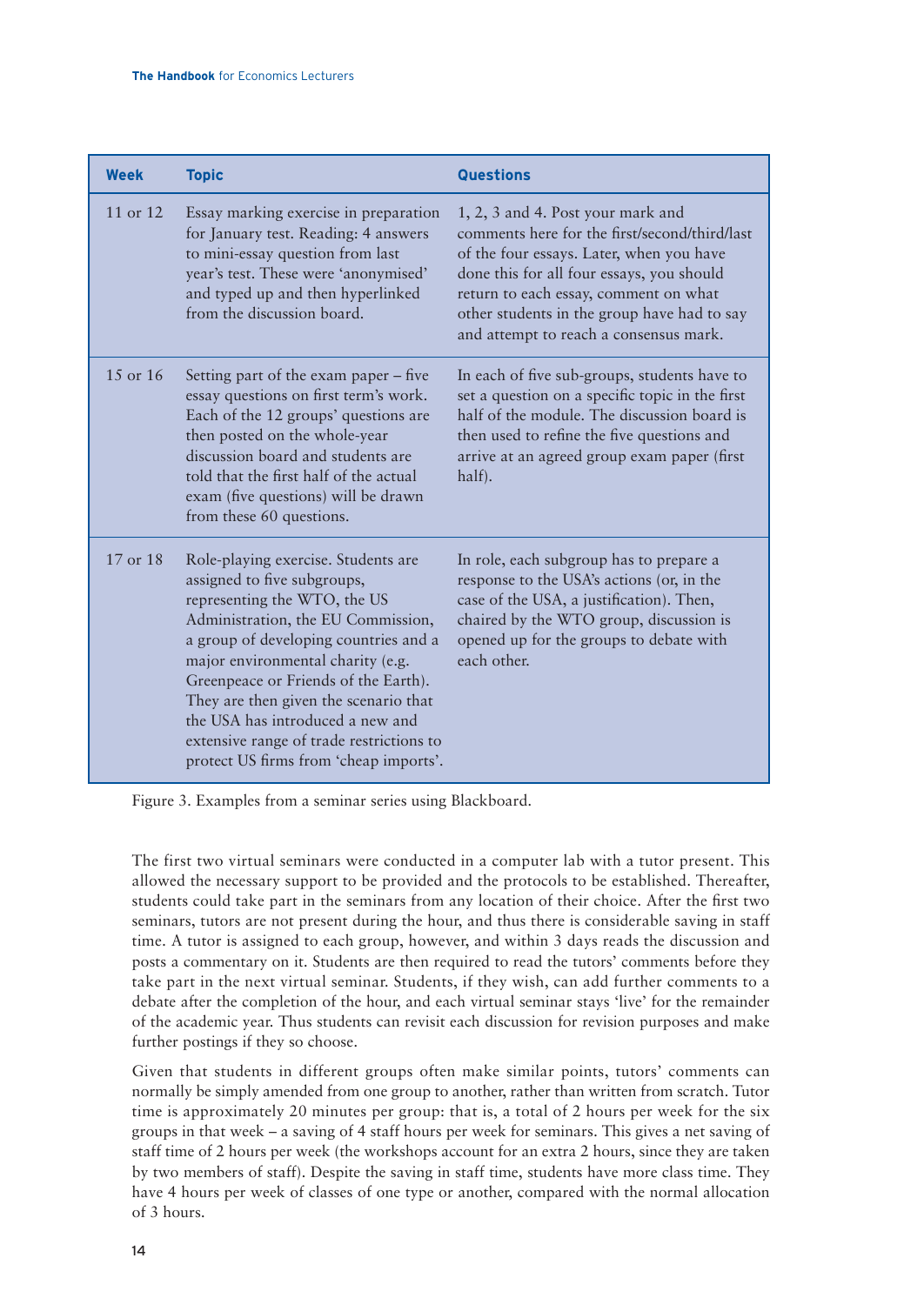Virtual seminars are best suited to what might be called 'metaeconomics'. These involve students questioning assumptions behind policy objectives, relating economic concepts to current economic issues and discussing issues to do with the operation of the course, including learning and assessment. Given the limitations of the discussion board and virtual classroom in Blackboard and, in particular, the limitations of the whiteboard facility, students' contributions to the virtual seminars require the use of text only.

Students feel very comfortable operating in this environment, as most are familiar with chat



Ensuring that students are familiar with the technology and the protocols of virtual seminars is critical to the success of virtual seminars, as shown in the case study.

rooms. It is important to stress to them, however, that this is an academic seminar and thus the debate should use 'proper' language and not 'chat speak'. It should also be made clear to students that they should avoid personal comments.

These virtual seminars have the advantage over real seminars that students can post simultaneously and thus make more contributions than in a traditional seminar. My experience is that students typically make between 6 and 8 postings each in the hour. Postings are typically between 3 and 4 lines, but are often up to 12 lines long, especially for the initial postings as opposed to the responses to other students' postings.

Virtual seminars also have the advantage that students' contributions are likely to be better thought-out than contributions in a traditional in-class seminar, where responses are often 'off the cuff'. They also give students a much more equal opportunity to contribute, and students who might be shy or hesitant in an in-class seminar seem quite happy contributing in the online environment. Conversely, the 'talkative' students, who can easily dominate an in-class seminar, seem to contribute no more than anyone else in a virtual seminar. Finally, the contributions remain visible for as long as that discussion board is accessible. Useful contributions in a traditional in-class seminar can quickly be forgotten; even if students make notes of other students' or tutors' contributions, they are often very sketchy.

*In 2004 John Sloman is still using virtual seminars in his module, and he has now linked a small number of credit points of the module to the 'personal development profiles' that the students are required to fill in, where they have to reflect on the quality of their participation.*

### **3.4 Structured debates**

Structured debates using discussion boards can be a useful way to develop students' analytical and academic discussion skills. Each student can be assigned a role in the debate. For example:

- *Proposer of the motion*. The proposer's role is to post a short message to the discussion board, making a case for the proposition in such a way as to encourage comment from other group members.
- *Opposer.* The opposer's role is to counter the proposer's message by posting a message arguing for the opposite point of view, again in such a way as to encourage further comment.
- *Moderator*. The moderator's role is to set the overall scene for the discussion, to encourage initial comments on the proposer's and opposer's messages, to encourage 'lurkers' to contribute, to keep the discussion on track, and to weave (that is, make links between different contributors' messages).
- *Documentalist.* The documentalist's role is to summarise one or more of the set readings for the topic, picking out the points relevant to the proposition, and contribute the summary to the discussion thread.
- *Researcher.* The researcher's role is to go out and find other relevant readings and resources, from the Web and from the set books, and bring them to the attention of the group.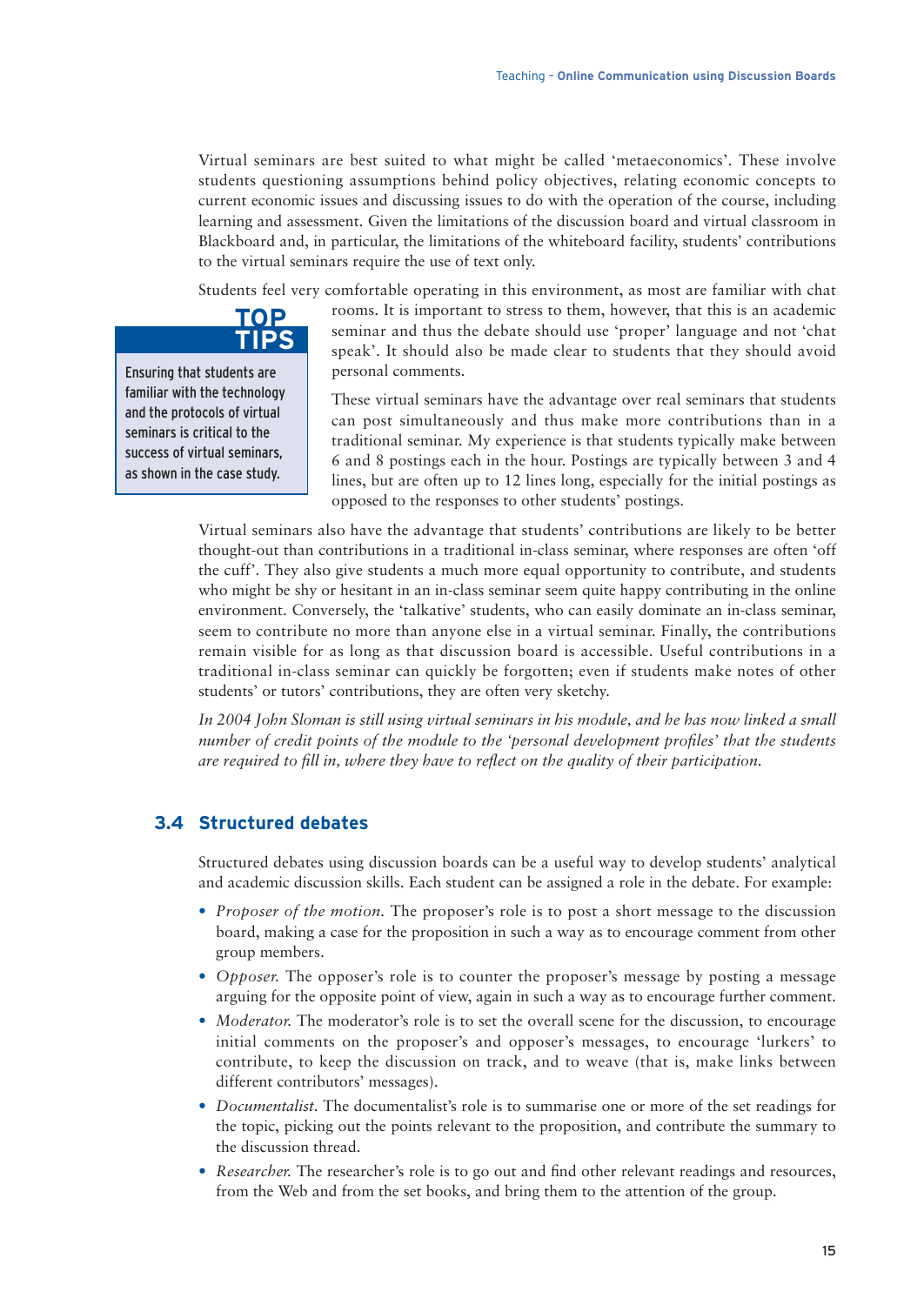- *Rapporteur.* The rapporteur's role is to prepare a summary of the overall debate and post it to the discussion board for comments by the group, at the end of the debate.
- *Commenters.* The commenters' role is to comment on the ideas put forward by all of the above and help keep the discussion going. This is a role that everyone in the could take on, in addition to the specific roles above.

The above roles have been taken from a real activity on the Open University's Applications of Information Technology in Open and Distance Education course (2004), where the students debated a question that later formed an assessed essay. The essay's criteria included reference to the debate and the extent to which the individual student contributed and developed ideas.

Economics debate questions could include:

- tax cuts;
- tighter environmental legislation;
- deregulation;
- the Private Finance Initiative;
- moving to a Taylor rule;
- increasing overseas aid;
- various reforms of the common agricultural policy.

### **3.5 Master classes**

A master class involves giving access to a subject expert via a discussion board. This can be a good way for students to develop ideas and obtain expert feedback, but both students and expert need support to do this successfully.

### **Case study 4: The use of visiting industrialists in a Health, Leisure, Sport and Tourism module**

### **Professor Andrew Lockwood, University of Surrey, 2004**

http://www.sole.ilrt.org/HLSTReport.pdf

This case study is drawn from the SOLE (Students' Online Learning Experiences) project case studies (www.sole.ilrt.org).

The module involved 400 students and focused on business research methods. Using Lotus Learning Space's discussion board, it involved a series of industry forums discussing industry problems introduced by 'visiting' industrialists. It was partly assessed by group-based case studies, involving data collection and analysis.

The industry forums were not immediately accepted as beneficial by the students, but largely at the end of the activity they were seen as useful. For example, one student decided that the forums were of no value and, using the discussion area, established a survey for all the other students to support her view. The tutors decided not to intervene, but became involved in the debate about the survey design itself and the industry problems that then arose. After further discussion, the survey found that the industry forums were strongly supported by students, and the student who developed the survey became one of the strongest advocates.

Students were asked what had contributed most to their learning and the overwhelming response was the interaction through the course discussion rooms and the group aspects of the work. A student commented about the group work:

## **TOP TIPS**

One way to run a master class is to get the 'guest expert' to start the discussion with a prepared paper: it is a goodidea to support this with a 'lead-in' from the tutor and encouragement to a few students to seed discussion with questions or comments. Following a larger discussion, the activity can be rounded off by a summary from the expert.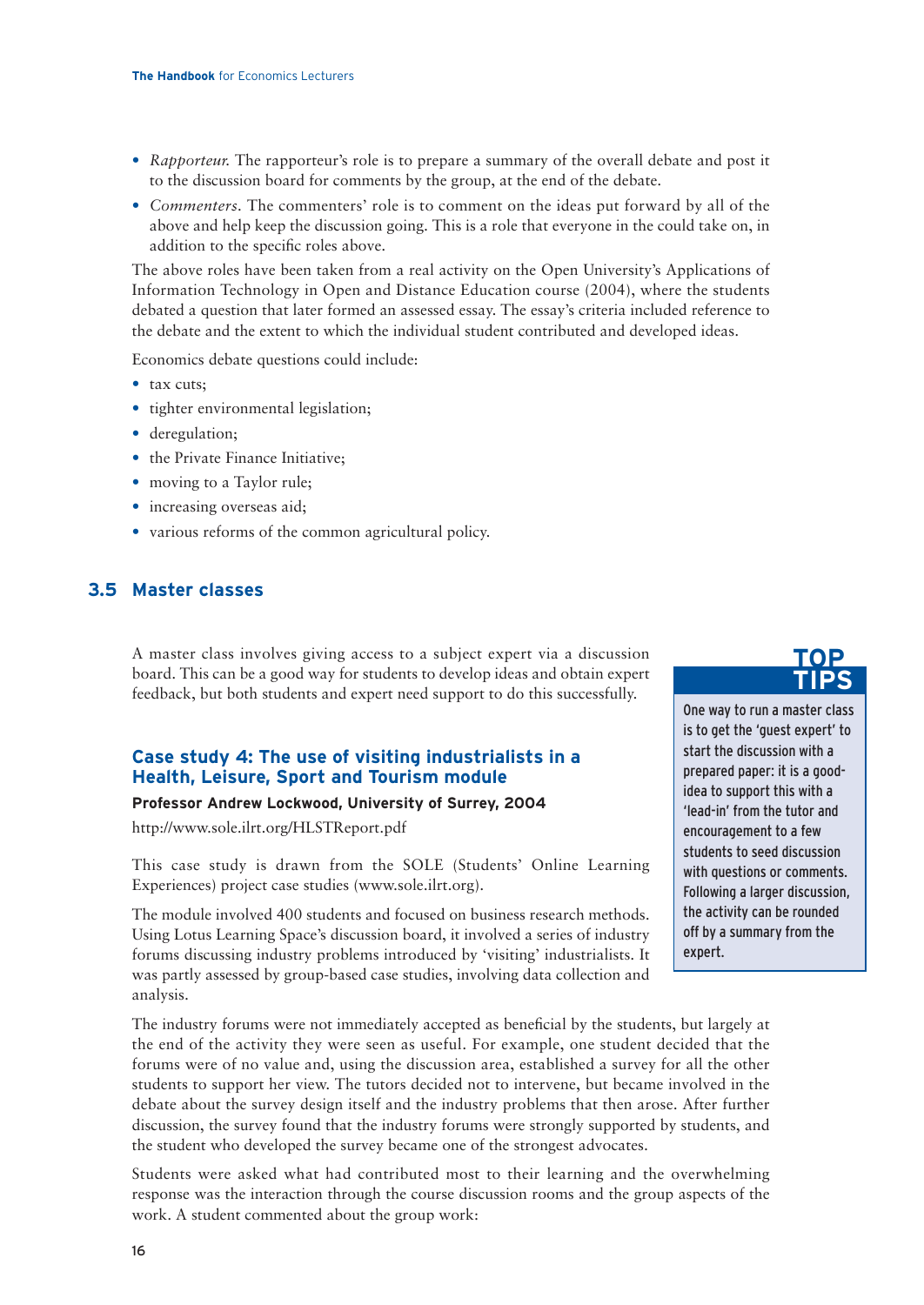*'the group work was different … people had to link up to do it … there was a lot of work outside it [the VLE] … the group work had to be more organised than others'*

From the tutors' perspective, using the discussion board in this way was invaluable when dealing with such a large cohort of students:

*'I simply couldn't teach a large group without it … it has made the approach possible … I couldn't connect all these people in any other way … to develop their own case study material but to keep control over what they are doing gives them the confidence and allows me to draw back as they develop more knowledge … but it all needs to be planned in advance.'*

This case study reflects the importance of allowing students to reflect on different and new methods of learning: in this case, working in groups and engaging in virtual discussion with industrial experts. The tutors' roles were very much about supporting and facilitating but not leading, allowing students to discuss and develop their own ideas.

### **3.6 Co-operative/collaborative project work**

Using discussion boards for group co-operative/collaborative work can provide a flexible area for students to brainstorm and generate ideas, explore solutions, allocate and share tasks, produce a group report, evaluate each other's work and develop group skills. This can be particularly beneficial to wholly online courses where this is the main or only means of communication. Discussion boards can also be used to complement face-to face sessions. An electronic record of group work, which could include minutes of face-to-face meetings, is helpful for both students and tutors.

### **Case study 5: Supporting face-to-face seminars with online group activity Géraldine Enjelvin, University College Northampton**

http://www.business.ltsn.ac.uk/resources/reflect/conf/2003/enjelvin/enjelvin.pdf

In a strategic business analysis level 2 module, discussion boards were used to support a face-toface course and to encourage more active and independent learning. Other objectives in using the discussion board included facilitating collaborative learning through group online activities and making seminars more learner-centred (students would have already discussed many of the course resources via the discussion board, so would more easily be able to provide information themselves rather than passively receiving information as in traditional lectures). The overall number of lectures on the course was reduced and an element of self-assessment focusing on students' participation within their discussion groups was introduced.

Most of the students felt that class contact time in seminars was used more effectively due to the use of the VLE and the discussion boards, but the majority also reported the opinion that an increase in face-to-face seminars would be more productive. Many students experienced technical problems and some students did not contribute to online discussion (the discussion board was using Learnwise and was still in a pilot stage at the university). The appropriateness of some of the materials used for discussion was also criticised.

Géraldine Enjelvin argues that the new approach did generally encourage deeper learning by students. She also concludes that tutors should be critical in their choice of materials and resources to support discussion, and should move from tightly guided or 'scaffolded' activity to more open, less guided activity (see section 2.7). She also recommended tutors to provide examples of critical and reflective thinking to help students engage with this type of learning.

Salmon (2002) offers many ideas and practical advice on online discussion activities in her book *Etivities.*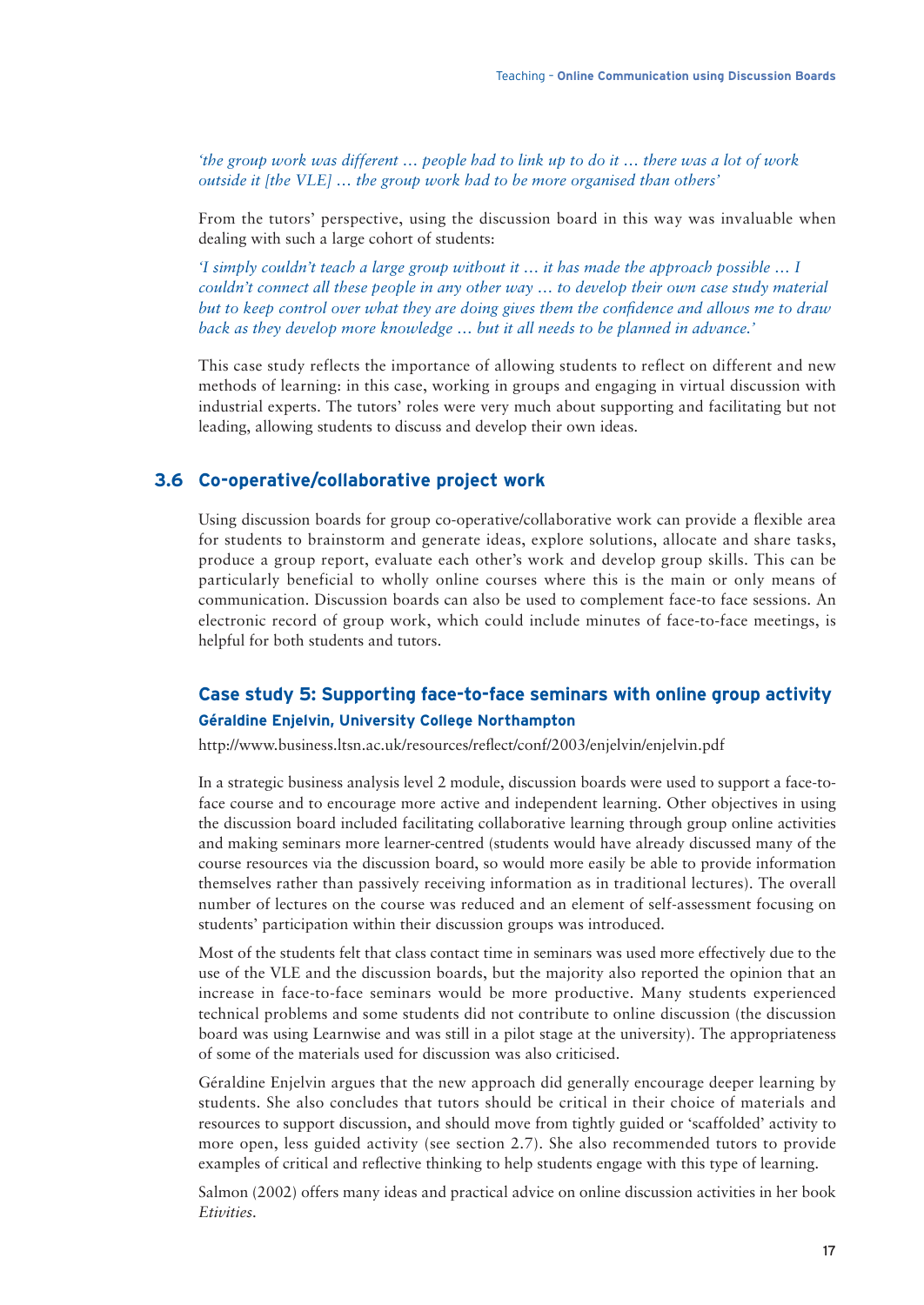## 4 Conclusions

This chapter has argued that online communication using discussion boards has an important role to play in teaching and learning economics, and has suggested practical tips and a variety of ways of using this technology effectively. Using discussion boards can enhance learning, offer students unique opportunities and potentially extend contact time with teachers. Effective use requires recognition of potential problems, including issues of text-only communication, linking to assessment and managing discussion, all of which can be resolved through careful design, preparation and organisation. Successful understanding of economics involves the ability to think and discuss critically, problem-solve and make decisions, and using discussion boards in a teaching strategy can provide students with opportunities to develop these skills in an engaging way.

## 5 Where next?

The following texts may be useful as further reading on the application of discussion boards to economics teaching.

Benfield, G. (2002) 'Designing and managing online discussion', Oxford Centre for Staff and Learning Development (OCSLD) Learning and Teaching Briefing Papers Series, online at http://www.brookes.ac.uk/services/ocsd/2\_learntch/briefing\_papers.html (last accessed 29 September 2004).

Garrison, D. R. and Anderson, T. (2003) *E-Learning in the 21st Century: A Framework for Research and Practice*, RoutledgeFalmer, London.

Higgison, C. (ed.) (2001) 'Online tutoring skills e-book and case studies', OTiS, online at http://otis.scotcit.ac.uk/onlinebook/ (last accessed 17 September 2004).

Littlejohn, A. and Higgison, C., 'A guide for teachers', LTSN Generic Centre e-Learning Series, no. 3, online at http://www.ltsn.ac.uk/application.asp?app=resources.asp&process=full\_record &section=generic&id=323 (last accessed 17 September 2004).

McAteer, E. and Harris, R., 'Computer-mediated conferencing', LTSN Generic Centre Starter Guide, no. 3, online at http://www.ltsn.ac.uk/application.asp?app=resources.asp&process= full\_record&section=generic&id=37 (last accessed 10 September 2004).

Salmon, G. (2000) *E-moderating: The Key to Teaching and Learning Online*, Kogan Page, London.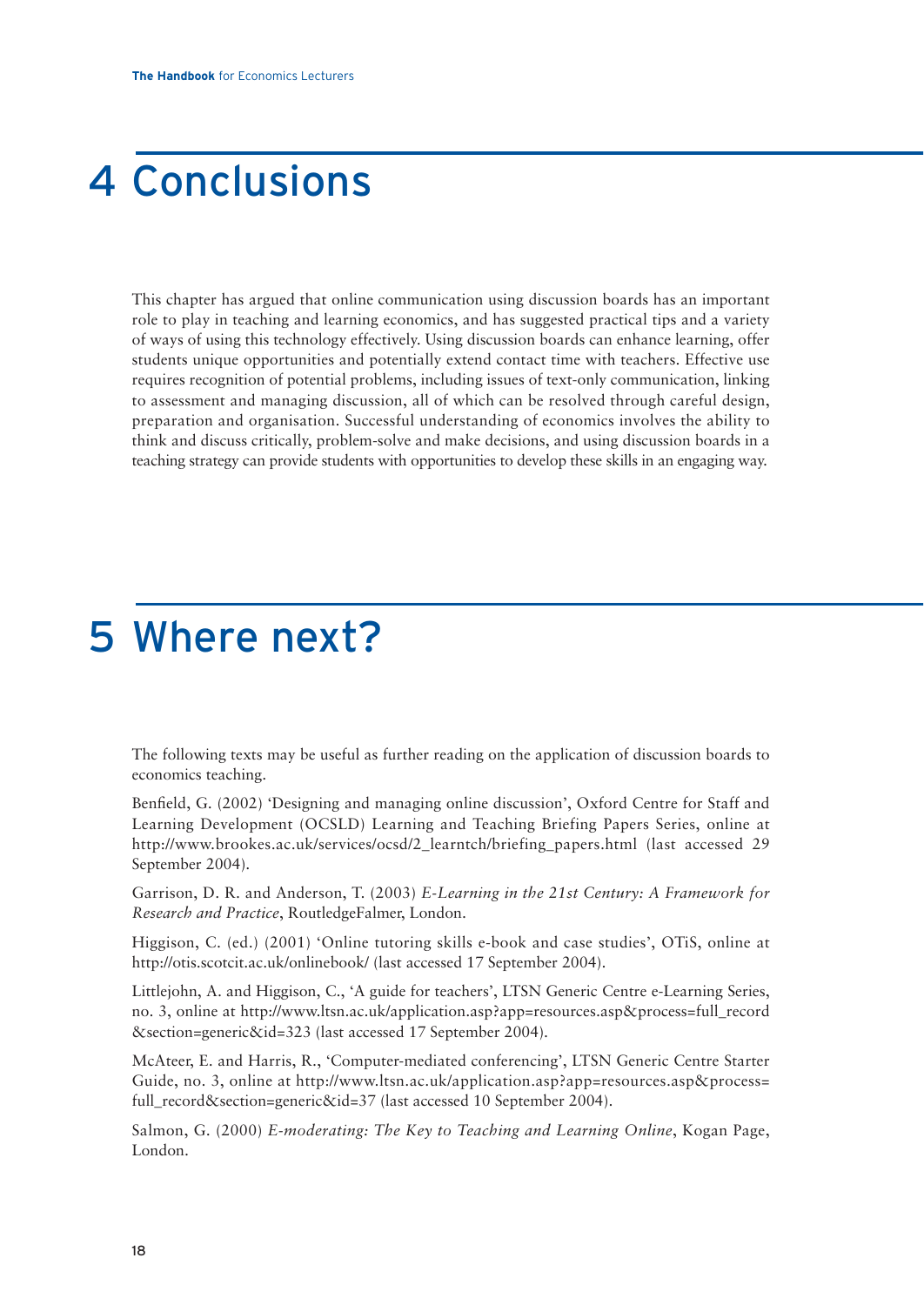## References

Brown, R. (2001) 'The process of community-building in distance learning classes', *Journal of Asynchronous Learning Networks*, vol. 5, no. 2, pp. 18–35 (The Sloan Consortium), online at http://www.aln.org/publications/jaln/v5n2/v5n2\_brown.asp (last accessed 10 September 2004).

Enjelvin, G. (2003) '"e-novation" on a Strategic Business Analysis module: reflection on action and reflection for action', conference proceedings, BEST Creativity and Innovation in Academic Practice, online at: http://www.business.ltsn.ac.uk/resources/reflect/conf/2003/ (last accessed 10 September 2004).

Freeman, M. A. and Capper, J. M. (1999) 'Exploiting the Web for education: an anonymous asynchronous role simulation', *Australian Journal of Educational Technology*, vol. 15, no. 1, pp. 95–116, online at http://www.ascilite.org.au/ajet/ajet15/freeman.html (last accessed 2 October 2004).

Freiermuth, M. (2001) 'Native speakers or non-native speakers: who has the floor? Online and face-to-face interaction in culturally mixed small groups', *Computer Assisted Language Learning*, vol. 14, no. 2, pp. 169–99.

Gilbert Hunt, S. and McLaine, T. (2000) 'Critical thinking and learning in health science', C. Higgison (ed.), *Practitioners' Experiences in Online Tutoring: Case Studies from the OTiS e-Workshop*, Heriot-Watt University and The Robert Gordon University, online at http://otis.scotcit.ac.uk/casestudy/gilbert-hunt.doc (last accessed 2 October 2004).

Goodyear, P. (2001) 'Effective networked learning in higher education: notes and guidelines', Lancaster University, online at http://csalt.lancs.ac.uk/jisc/advice.htm (last accessed 2 October 2004).

Hardy, V., Hodgson, V. and McConnell, D. (1994) 'Computer conferencing: a new medium for investigating issues in gender and learning', *Higher Education*, vol. 28, pp. 403–18.

Harvey, J (ed.) (1998) 'LTDI Evaluation Cook Book', LTDI, Edinburgh, online at http://www.icbl.hw.ac.uk/ltdi/ltdi-pub.htm#Cookbook (last accessed 29 September 2004).

Kennedy, D. and Duffy, T. (2000) 'Understanding the effort', in C. Higgison (ed.) (2001) Practitioners. *Experiences in Online Tutoring: Case Studies*, OTiS, online at http://otis. scotcit.ac.uk/casestudy/kennedy.doc (last accessed 23 September 2004).

Klemm, W. R. and Snell, J. R. (1996) 'Enriching computer-mediated group learning by coupling constructivism with collaborative learning', *Journal of Instructional Science and Technology*, vol. 1, no. 2, pp. 1–11.

Lockheed, M. E. and Harris, A. M. (1984) 'Cross-sex collaborative learning in elementary classrooms', *American Educational Research Journal*, vol. 2, pp. 275–94.

McConnell, D., Lally, V. and Banks, S. (2004) 'Theory and design of networked learning communities', Proceedings of Networked Learning Conference 2004, Sheffield University, online at http://www.shef.ac.uk/nlc2004/Proceedings/Symposia/Symposium11/McConnell \_et\_al.htm (last accessed 10 September 2004).

Morse, K. (2004) 'International management: early experience in multicultural virtual team interaction', in R. Ottewill, L. Borredon, L. Falque, B. Macfarlane and A. Wall (eds), *Educational Innovation in Economics and Business VIII: Pedagogy, Technology and Innovation*, Kluwer Academic Publishers, Dordrecht, Netherlands.